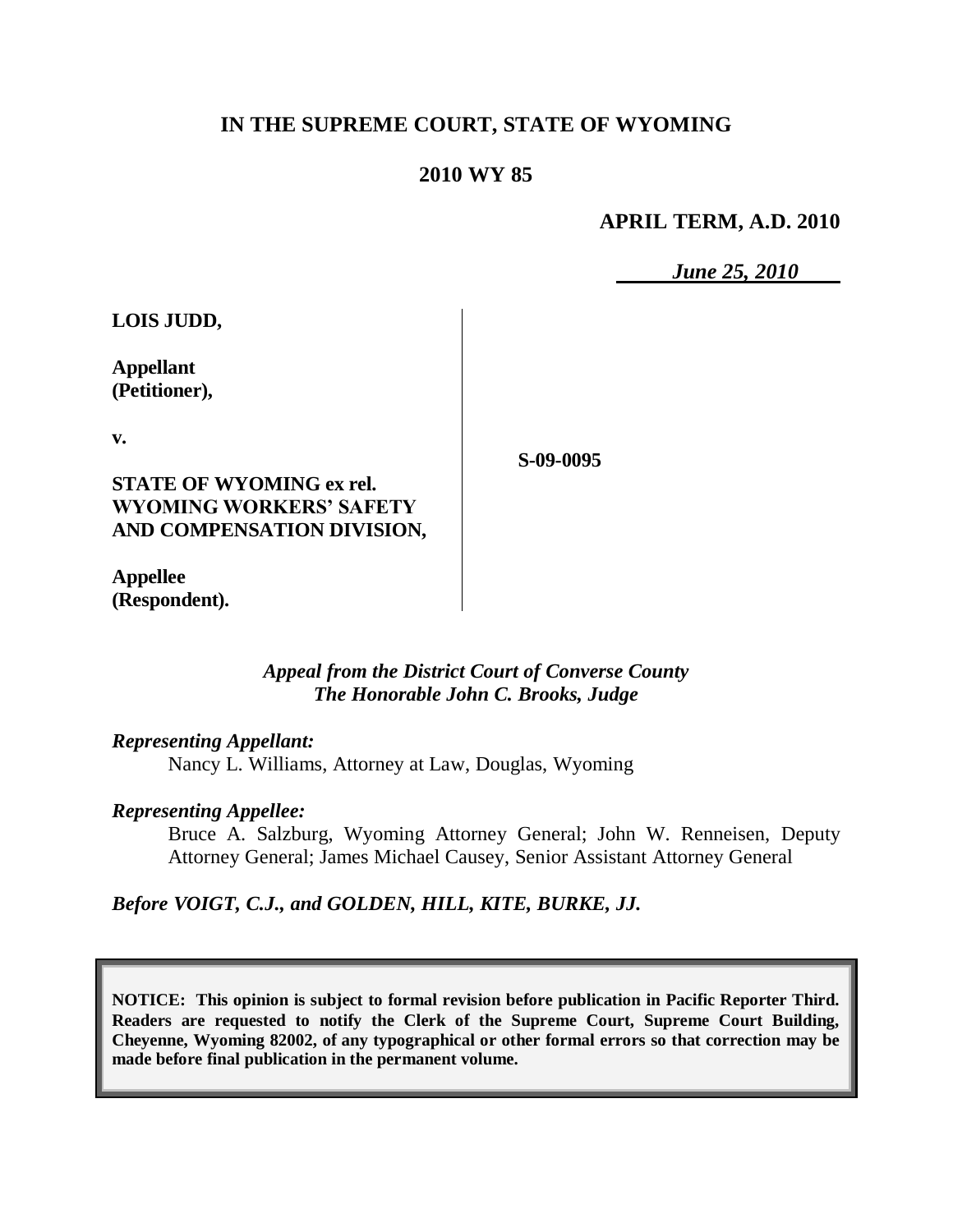**GOLDEN**, Justice.

[¶1] Lois Judd suffered an injury to her right knee while at work. The Workers" Compensation Division (Division) found the injury to be compensable and awarded benefits. Judd"s knee continued to cause her pain and approximately six months later she sought preauthorization from the Division for knee replacement surgery on her right knee. The Division determined that Judd"s current knee problems related solely to preexisting degenerative arthritis and denied further benefits. The Division"s denial was upheld by the Medical Commission and affirmed by the district court. We reverse.

## **ISSUES**

[¶2] Judd presents these issues on appeal:

A. Did the Medical Commission have jurisdiction to hear this case?

B. Was the decision by the Medical Commission Hearing Panel arbitrary, capricious, or an abuse of discretion, or otherwise not in accordance with the law?

C. Was the Findings of Fact, Conclusions of Law and Order of Medical Commission Hearing Panel denying benefits for total right knee replacement supported by substantial evidence?

# **FACTS**

[¶3] Lois Judd began working as an aide for North Platte Physical Therapy of Douglas, Wyoming, on August 19, 2006. As an aide, Judd"s responsibilities included direct patient care, transfer of patients, administration of exercises at the instruction of the therapist, and general maintenance of the therapy department. On November 8, 2006, while working, Judd tripped, fell to the floor and injured her right knee. She immediately experienced pain, swelling and decreased range of motion in her right knee. Dr. Mark Murphy, who would become Judd"s treating physician, was in the vicinity and looked at Judd"s knee. Dr. Murphy instructed that heat be applied to the knee, that Judd make an appointment for an examination, and that she stay off the knee until her appointment.

[¶4] On November 9, 2006, the day following her work injury, Judd had an x-ray taken of her right knee. The x-ray showed severe arthritic disease in the patellofemoral compartment and an old injury to the medial collateral ligament.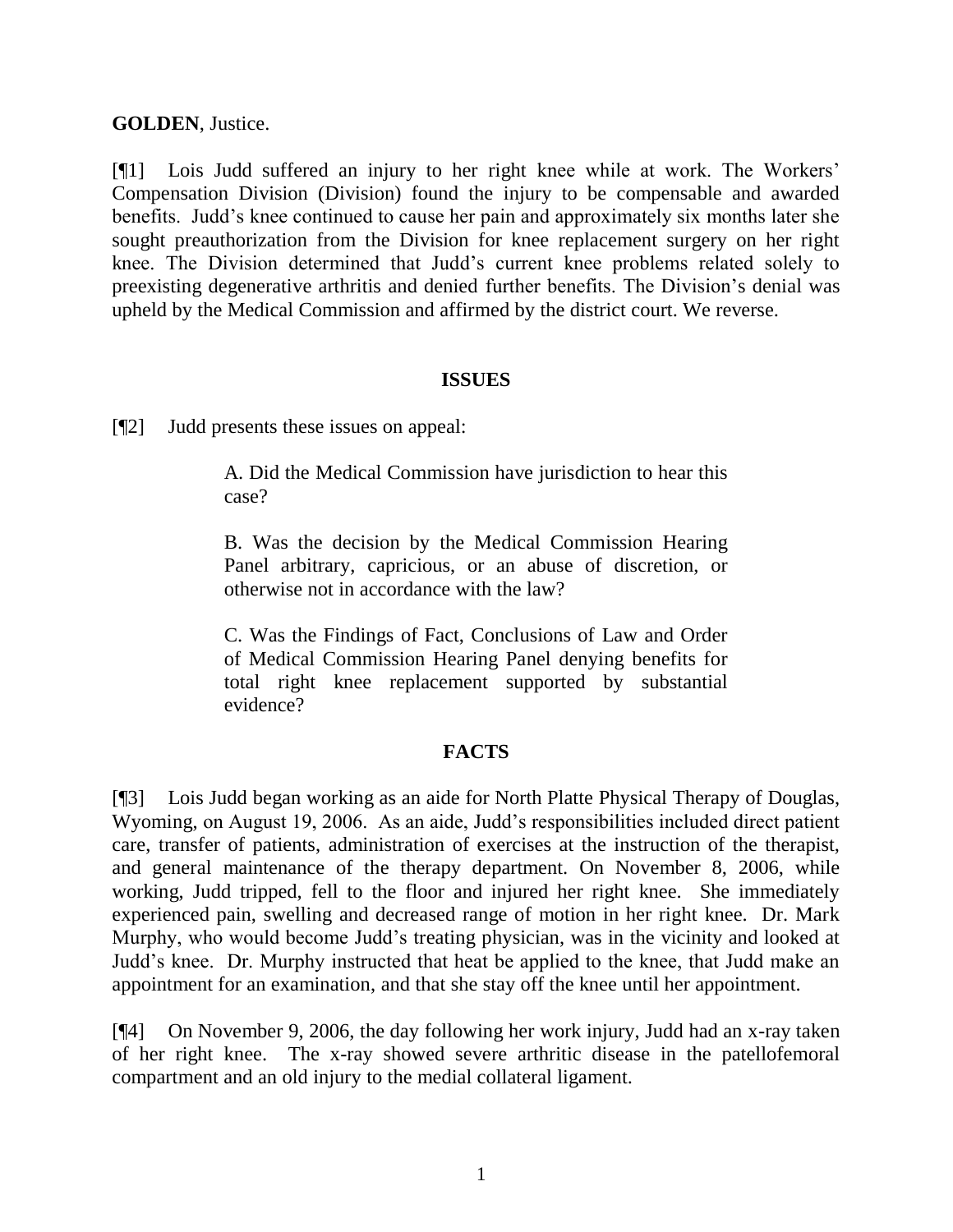[¶5] On November 22, 2006, Judd saw Dr. Murphy for a formal examination. During that examination, Judd reported that she had continuing pain and swelling, that she had been doing physical therapy since the injury and that she was still using crutches. Judd also reported that prior to her November 8, 2006, fall, she had experienced some aching in her right knee with changes in the weather. On that same date, Judd had an MRI taken of her right knee. The MRI showed:

> 1) Considerable degenerative disease of the medial compartment with loss of areas of the femoral and tibial cartilage, increased bone density/sclerosis of the articulating surface with some irregularity, marginal osteophyte formation, and increased T2 signal/edema in the anterior portion of the medial tibial plateau and adjacent femoral condyle.

> 2) Irregularities and increased signal in the menisci, particularly the medial, consistent with degenerative change. A definite surface communicating tear is not clearly seen on both views, but it appears to be present in the posterior horn of the medial meniscus.

3) Small approximately 1cm popliteal cyst.

4) Mild degenerative changes of the lateral and patellofemoral articulations.

[¶6] Judd saw Dr. Murphy again on November 29, 2006, and underwent arthroscopic surgery on her right knee on November 30, 2006. Dr. Murphy"s Operative Report reported the following postoperative diagnoses:

- 1. Right knee medial meniscus tear, extensive.
- 2. Extensive grade IV chondromalacia patellofemoral joint.

3. Extensive grade III and IV chondromalacia medial compartment.

4. Medial hypertrophic parapatellar plica.

Dr. Murphy"s deposition was taken, and he explained the postoperative diagnoses. Dr. Murphy described the degenerative changes in Judd"s right knee as longstanding, and he testified that the medial meniscus tear likely predated Judd"s November 8, 2006, fall. He further testified: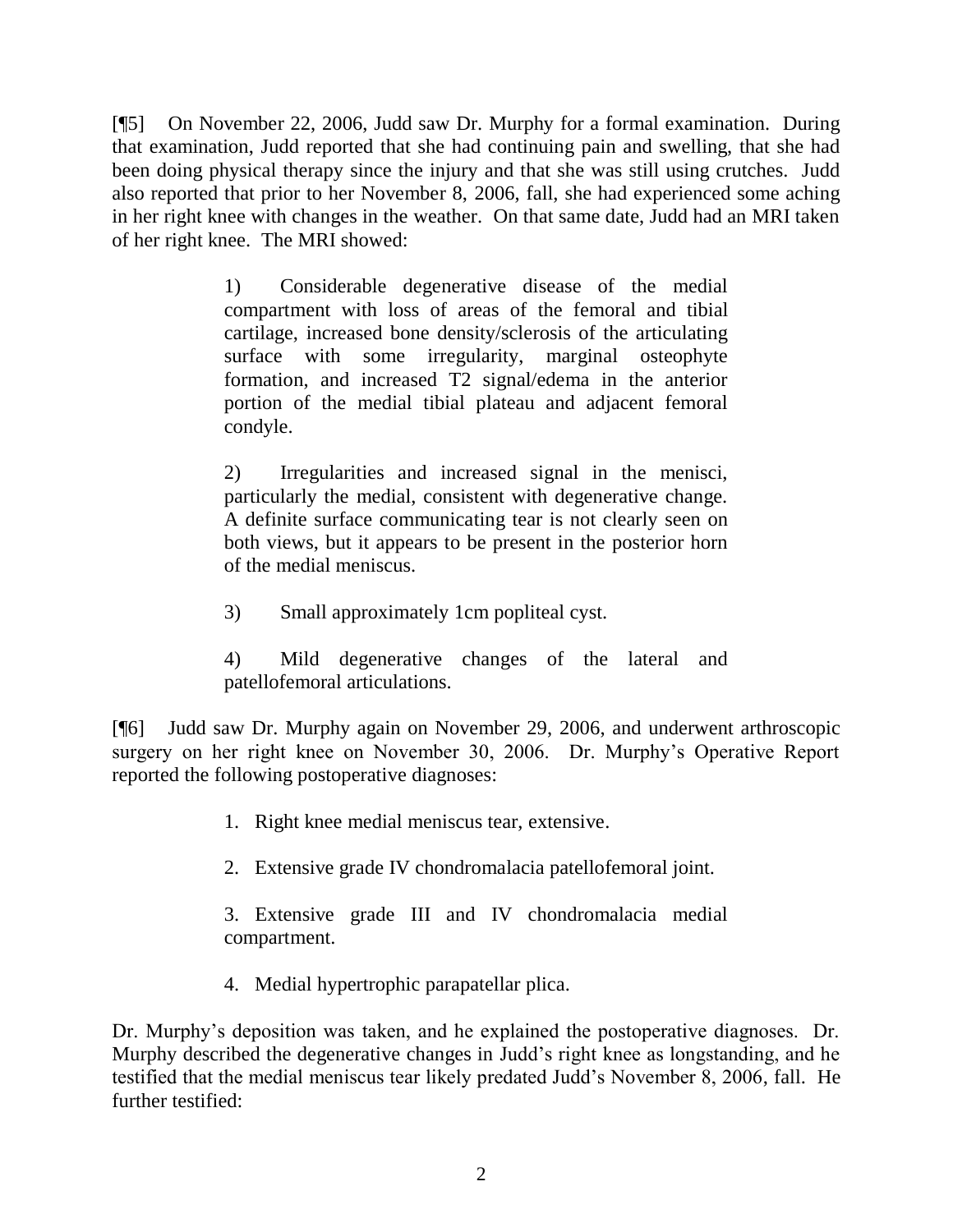Despite the pretty impressive technical and diagnostic abilities of the MRI, direct vision is clearly  $-$  gives me a better picture of what's going on.

There was a plica, which is a scarred fold in the joint lining.

There was grade four chondromalacia on the under surface of the patella and in the groove that the patella or kneecap tracks. And grade four is down to raw, exposed bone.

And there was grade three of four chondromalacia of the medial femoral condyle – the inside of her knee – as well as a medial meniscus tear.

I expected to see changes in the cartilage from the changes on her x-ray; I expected the medial meniscus tear. But  $I - it - but$  the true extent of damage to the cartilage was really brought home by the direct vision of the cartilage surfaces.

[¶7] The Division paid for the arthroscopic surgery on Judd"s right knee, and Judd applied for and received temporary total disability benefits for the expected recovery period following that surgery. On December 13, 2006, Judd saw Dr. Murphy and reported that she thought her right knee was improving, but on January 3, 2007, in another follow-up visit, Judd reported frustration with her inability to put weight on her right knee. During the January appointment, Dr. Murphy discussed with Judd the option of total knee replacement for the right knee. On February 7, 2007, an x-ray of Judd"s right knee was taken in conjunction with the discussion of a total knee replacement. The x-ray showed diffuse osteoporosis and no acute fracture or dislocation.

[¶8] On February 13, 2007, Judd, through Dr. Murphy"s office, submitted an application for preauthorization of a total knee replacement surgery on her right knee. The Division responded that it could not provide the requested authorization without additional information concerning the relationship between Judd"s work injury and the need for the proposed surgery. On April 17, 2007, the Division sent Judd to Dr. Paul Ruttle, an orthopedic surgeon, for an independent medical evaluation. Dr. Ruttle concluded that Rudd"s need for total knee replacement surgery on her right knee was not related to her November 2006 work injury: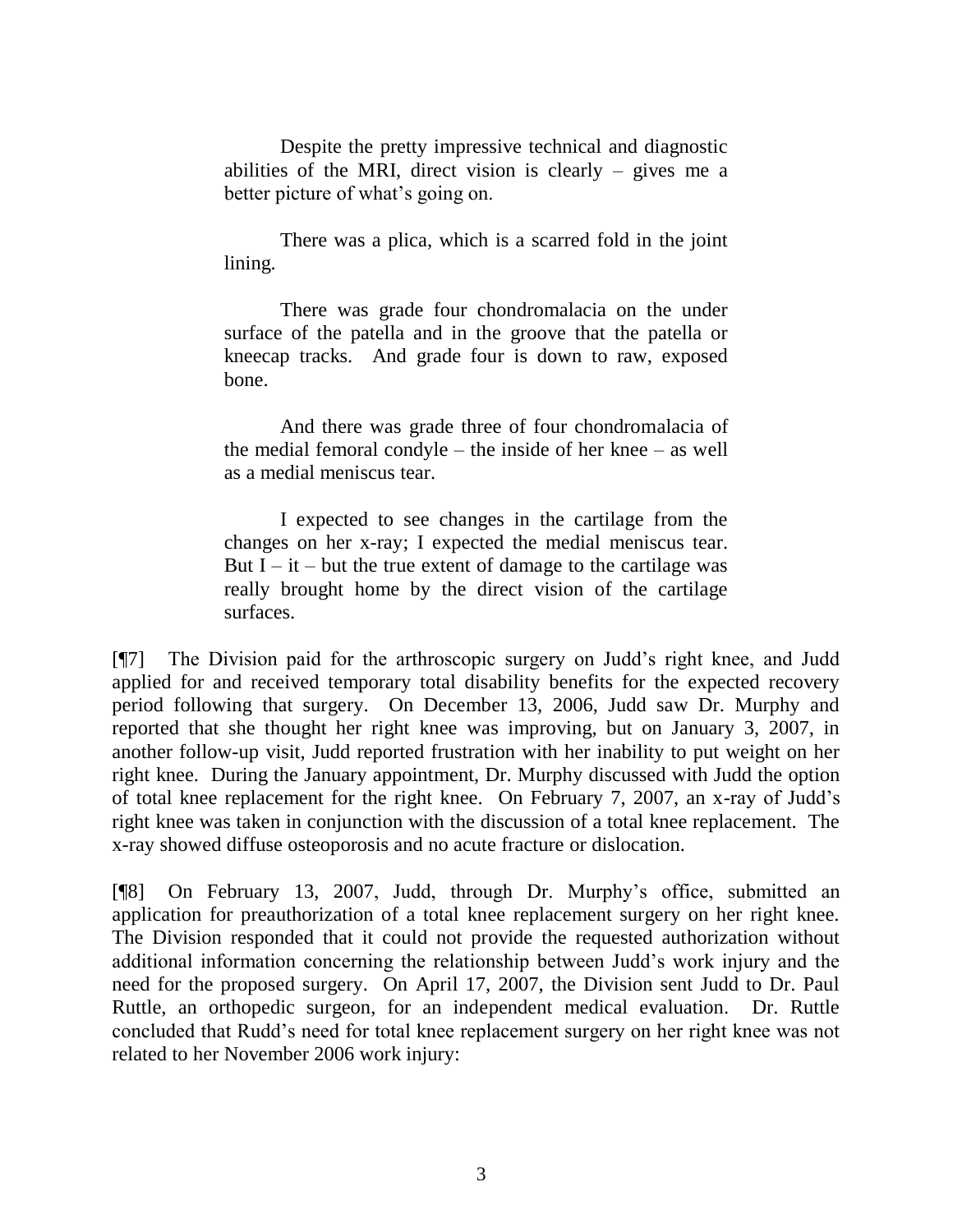The patient's current problems appear unrelated to original work exposure. It is clear that this patient has significant pre-existing osteoarthrosis in right knee. A grade IV chondromalacia at patellofemoral joint and medial compartment simply did not develop as the result of a fall while working on November 8, 2006. Indeed, the patient was symptomatic relative to knee, noting aching pain in knee accompanying weather changes prior to operation. It is also of note that the patient has undergone a total knee arthroplasty in the past on left. Approximately 30% of patients who require total knee arthroplasty on one side will develop significant degenerative changes on the contralateral side.

Further complicating the patient's case is the fact that she is 5'2" and weighs 190 pounds. This results in a body mass index of 35 which is considered obese. Work in the orthopedic and rheumatologic literature in the United States and Europe suggests a strong association between obesity and the development of osteoarthrosis in the knee.

Relative to specific questions, What was the extent of the injury sustained in work injury November 8, 2006? The patient appears to have rendered underlying meniscal pathology symptomatic in the face of severe pre-existing degenerative osteoarthrosis in knee.

In your medical opinion, what disability time frame would you anticipate was related to this injury? Approximately two months. This two month period would allow time in the knee that was not affected by significant pre-existing osteoarthrosis to heal.

Are there more probable causes for misjudged severe arthritic disease and degenerative disease than the incident November 8, 2006? Yes. The rationale for this has been outlined above. As noted, the patient's problems were clearly pre-existing and related in combination to a genetic predisposition to osteoarthrosis in the knee and underlying obesity.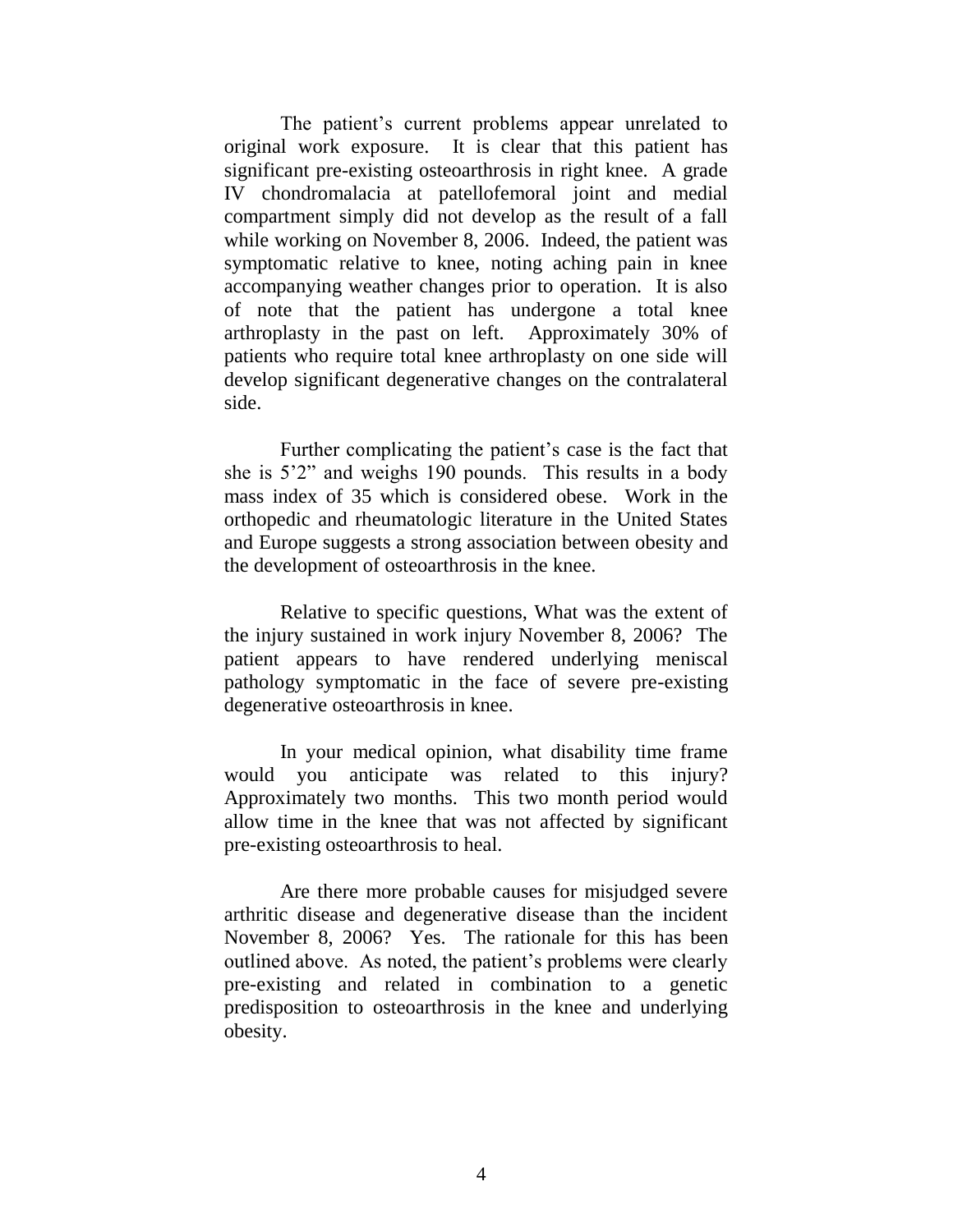In all medical probability, is the need for total knee replacement a direct result of the November 8, 2006 injury? No. The rationale of this has been outlined above.

Would Ms. Judd"s severe arthritic disease and degenerative disease, in your opinion, be primarily due to aging and normal activities of daily living? Yes. Concurrent with genetic predisposition as presented by pathology that was treated with total knee on left and obesity.

[¶9] On May 4, 2007, the Division issued a final determination letter denying coverage for the proposed total knee replacement surgery on the right knee based on its conclusion that the need for the surgery was due to Judd"s preexisting condition. By separate letter, the Division also informed Judd on May 4, 2007, that based on Dr. Ruttle"s evaluation, Judd had reached maximum medical improvement with a one percent permanent partial impairment rating and the Division would no longer be paying her temporary total disability benefits.

[¶10] On May 16, 2007, Judd submitted a written objection to the denial of her surgery preauthorization and requested a hearing on that issue. Judd also submitted a response to the permanent partial impairment rating. In her response, Judd objected to the rating and requested a second opinion. Judd stated as the basis for her objection, "I was not obese as stated when the accident occurred. I was working fine, standing on my feet, and now I can barely walk w/out severe pain."

[¶11] The Division referred the issue of Judd"s surgery request to the Office of Administrative Hearings (OAH) for hearing and referred the issue of Judd"s permanent partial impairment rating to Dr. Anne MacGuire, a rheumatologist, for a second opinion. The OAH determined it lacked jurisdiction over Judd"s case because of the nature of the issue and on June 12, 2007, returned the case to the Division for referral to the Medical Commission. On June 15, 2007, the Division referred Judd"s request for hearing on the surgery preauthorization request to the Medical Commission.

[¶12] On June 25, 2007, Judd was examined by Dr. MacGuire for a second opinion on her permanent partial impairment rating. Dr. MacGuire concluded:

> Reviewing the entire case of the injury, the claimant twisted her knee and injured her right medial meniscus. She qualifies for a 1% impairment of the right knee secondary to this injury. All other issues, specifically the extensive degenerative arthritis of the right knee were very clearly preexisting.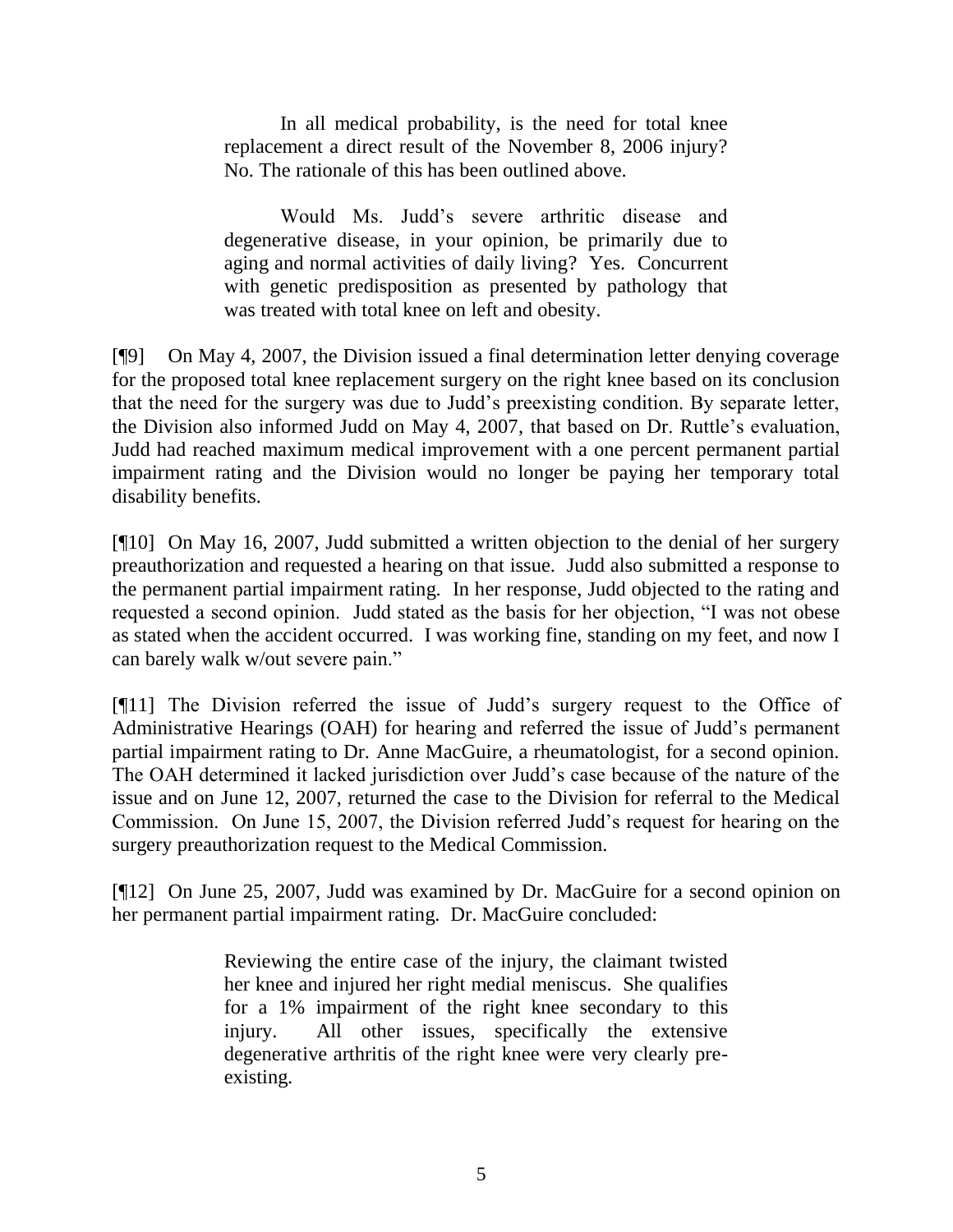Addressing the questions put to me by the Division:

1. What was the extent of the injuries sustained from the work incident on 11-8-06?

#### Answer:

The claimant suffered a torn right medial meniscus on 11-8- 06. This injury did not cause the extensive pre-existing degenerative arthritis of her right knee.

2. In your medical opinion, what timeframe of disability, would you anticipate related to this injury?

#### Answer:

It would be my impression that the claimant should have been recovered from the torn medial meniscus within 6-8 weeks.

3. Are there more probable causes for Ms. Judd["s] severe arthritic disease and degenerative disease than the incident on 11-8-06?

## Answer:

The claimant has a previous history of significant obesity. At 5"2" tall with weighing close to 250 pounds, she has had extensive and excessive weight bearing on her knees. The left knee has already been replaced secondary to severe endstage degenerative arthritis. Dr. Murphy"s arthroscopic evaluation, shortly after the injury documented basically bone on bone in an end stage right knee. The current literature reflects that women have more degenerative arthritis of their knees than men in general, usually secondary to excessive weight gain and decreased activity and decreased muscle strength in both lower extremities. Much of the current osteoarthritis at this time is felt to be genetically determined. This claimant had pre-existing left knee arthroplasty secondary to end-stage degenerative arthritis. At the time of this injury, she also had end-stage degenerative arthritis of the right knee. It is expected that the claimant would have needed a right total knee fairly quickly, whether or not she had sustained this minor injury.

4. In all medical probability, is the need for a right total knee replacement a direct result of the 11-8-06 injury?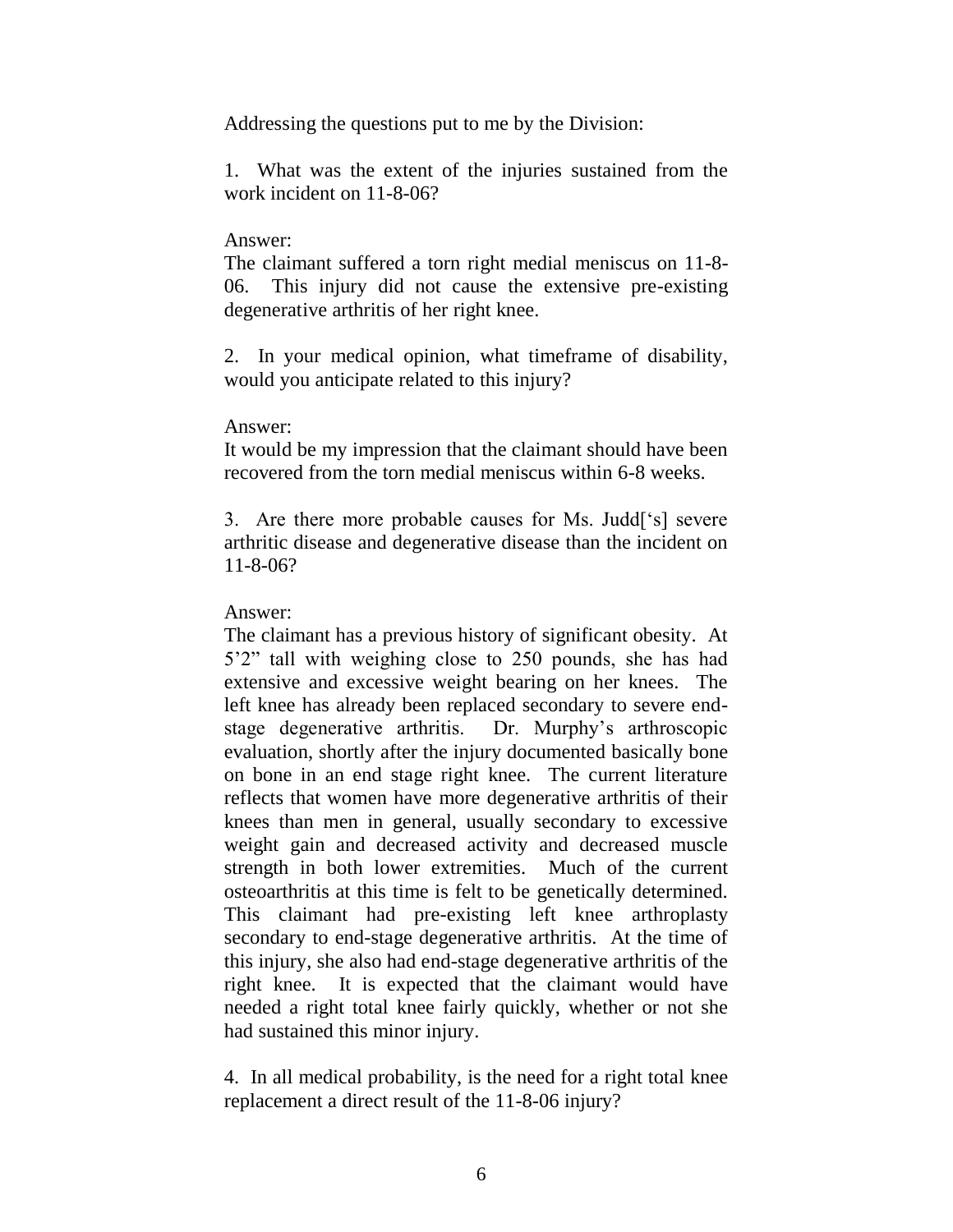Answer:

In all medical probability of the need for the right total knee replacement would have occurred within a very short period of time because of the extensive degenerative changes of the claimant"s knee. The injury did not cause the need for replacement. The claimant was basically doomed to have a right totally arthroplasty because of pre-existing progressive end-stage degenerative arthritis caused by a multifactorial issues specifically significant obesity, smoking, decreased muscle strength, genetics, activity and poor fitness levels.

5. Would Ms. Judd["s] severe arthritic disease and degenerative disease in your opinion be primarily due to aging and normal activities of day-to-day living?

Answer:

The literature is very clear that Mrs. Judd"s severe arthritic disease and degenerative disease in the right and left knees is secondary to multifactorial issues, specifically poor conditioning, poor fitness, genetics, obesity and generalized lack of fitness. These are specifically due to aging and the activities of day-to-day living.

[¶13] On August 7, 2007, before the Medical Commission heard and ruled on Judd"s request for preauthorization of her total knee replacement surgery, Judd proceeded with the surgery. In his Operative Report, Dr. Murphy, who performed the total knee replacement, listed Judd"s preoperative and postoperative diagnoses as right knee osteoarthritis.

[¶14] The Medical Commission held its hearing on the disputed issue of worker"s compensation coverage for Judd"s right knee total knee replacement surgery on February 27, 2008. In addition to the medical records and the independent medical evaluations of Drs. Ruttle and MacGuire, the parties submitted to the Medical Commission the depositions of Dr. Ruttle, Dr. Murphy and Charles Mangus, Judd"s supervisor and physical therapist. Judd testified in person during the hearing before the Commission.

[¶15] In his deposition testimony, Dr. Ruttle reiterated his opinion that Judd's need for total knee replacement surgery was not related to her workplace fall. He also testified that he had reviewed additional records regarding Judd"s medical history and that those records reinforced his opinion. In particular, Dr. Ruttle reviewed records from treatment Judd received in 1996. The 1996 records showed that Judd was experiencing pain in both knees, had first reported knee pain fifteen years earlier, and had undergone a total knee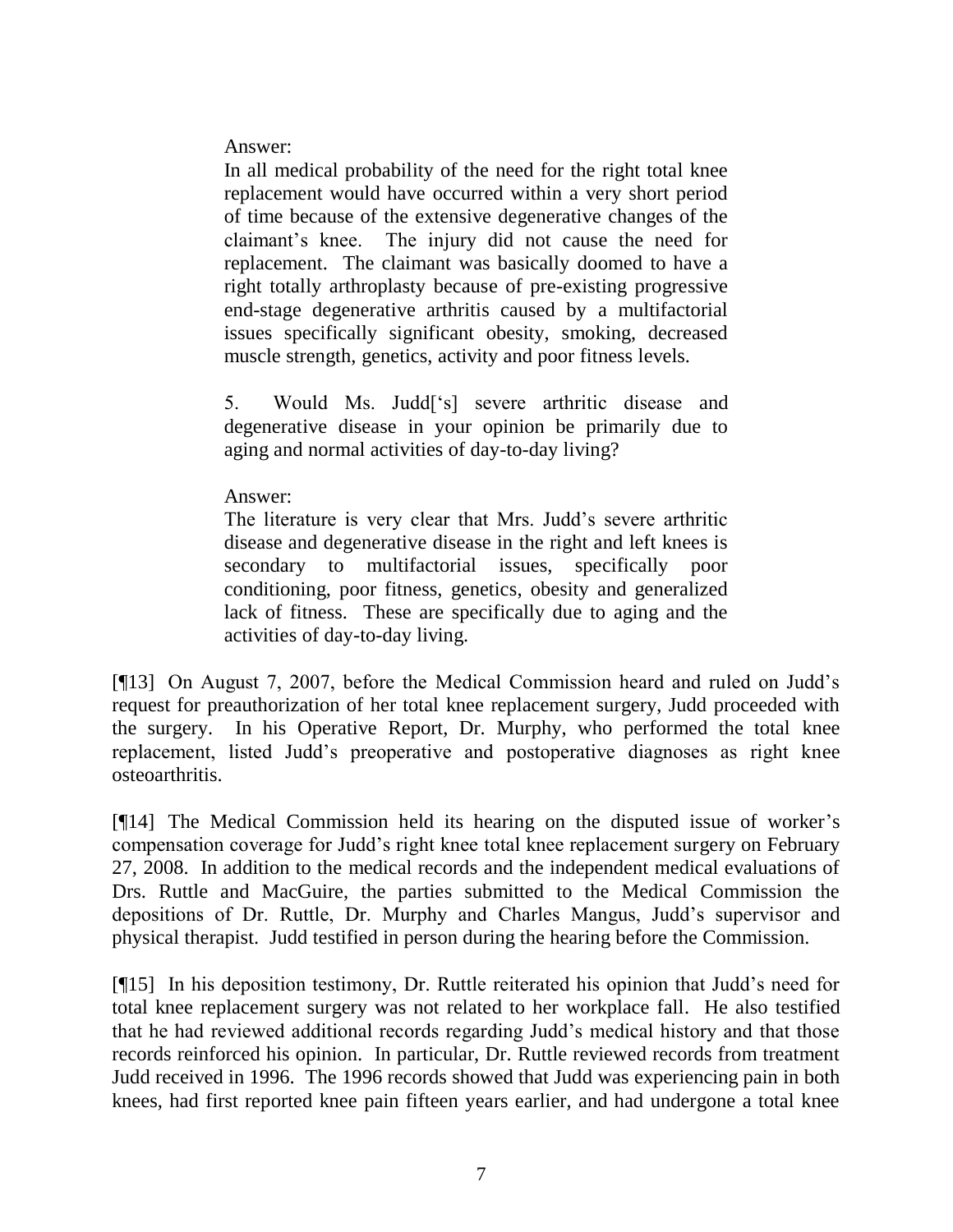replacement on her left knee in 1996. The records further showed that Judd was diagnosed with early degenerative arthritis in her right knee in 1996 and had undergone an arthroscopic procedure on her right knee in 1986. Specifically regarding the 1996 treatment records, Dr. Ruttle testified:

> A. . . . . I"ll read you that line again. The patient stated that she had initially noted pain in her knees – plural – approximately fifteen years ago.

> > So she had been having knee pain for a long time.

[¶16] Dr. Ruttle testified that he agreed with Dr. MacGuire"s independent medical evaluation and explained the basis for his opinion that Judd"s right knee total replacement surgery was unrelated to her fall at work:

> A. Well, as previously outlined, this patient had significant pre-existing degenerative osteoarthrosis in the right knee, that had in the past affected the same process that affected the left.

> She had had a prior history of arthroscopy in the right knee – which she didn"t fess up to, by the way, with me.

> She had ongoing complaints of right knee pain documented as far back as 1996.

> Sustained a minor fall which at most, if you want to look at the MR, resulted in a bone bruise on the tibia and femur. That did not result in the need for a total knee arthroplasty. That pathology was there the day that patient hit the ground. And that"s what resulted in the need for the total knee.

[¶17] On cross examination, Dr. Ruttle explained his position further with respect to his conclusions on causation and if and when Judd would have eventually required surgery had she not sustained her work injury.

A. So I"m not sure exactly what she injured.

Again, I"m trying to be as concise as I can in the answer. But it appears to me that even Dr. Murphy acknowledged that the – that the meniscus was torn and had – and, in his opinion, represented an acute – or excuse me,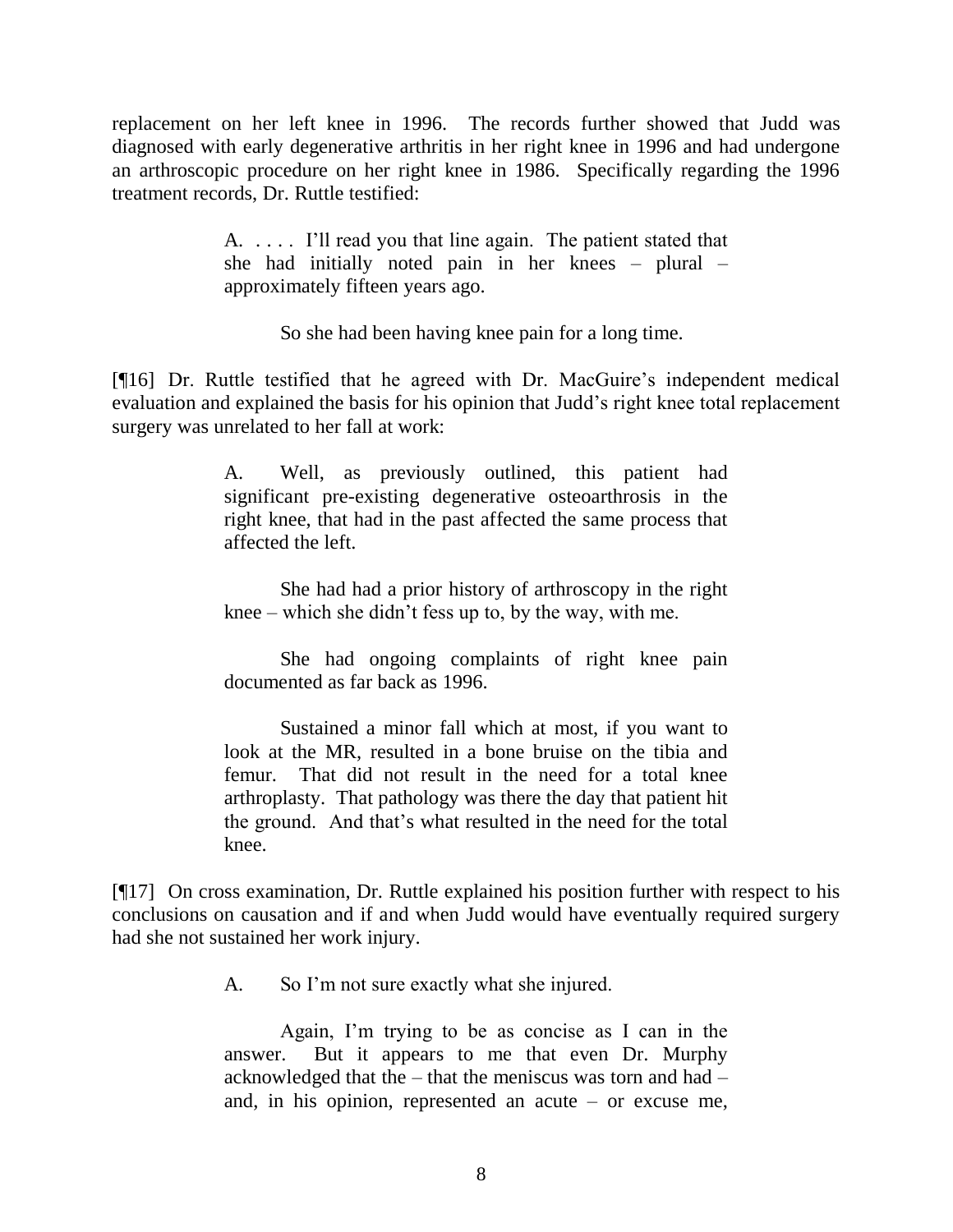didn"t represent an acute injury, but appeared to represent more of a chronic pathology.

So I'm not a hundred percent sure what was being treated there.

Q. But according to all these records that Doug has provided to you, and when you saw her –

A. Uh-huh.

Q. – even though she was feeling some pain with weather, isn"t it a fact that she essentially was working full-time and not in extreme pain prior to this fall?

A. That is correct.

Q. And so again, would that fall have aggravated that preexisting condition, to the point where she was not able to work and not able to function?

A. I don"t think so.

Q. Well, how would you evaluate then the fact that she was working and essentially pain-free before and then fell and then was not pain-free after that and consistently could not work up until the total knee replacement?

A. Well, sure. But – you know, she"s got this pre-existing pathology in there, and then she fell. And then only objective – additional objective finding that you could really find that wasn"t based on a chronic change was this bone bruise. So maybe there was a bone bruise in there, but that bone bruise sure didn"t require total knee replacement.

The patient had – again, you know, not to beat the – the horse to death. But she clearly had pre-existing pathology in that knee that was similar to the other side.

So what happened there, I don"t know.

But was this total knee required on the basis of this injury? Of course not. It was all pre-existing, very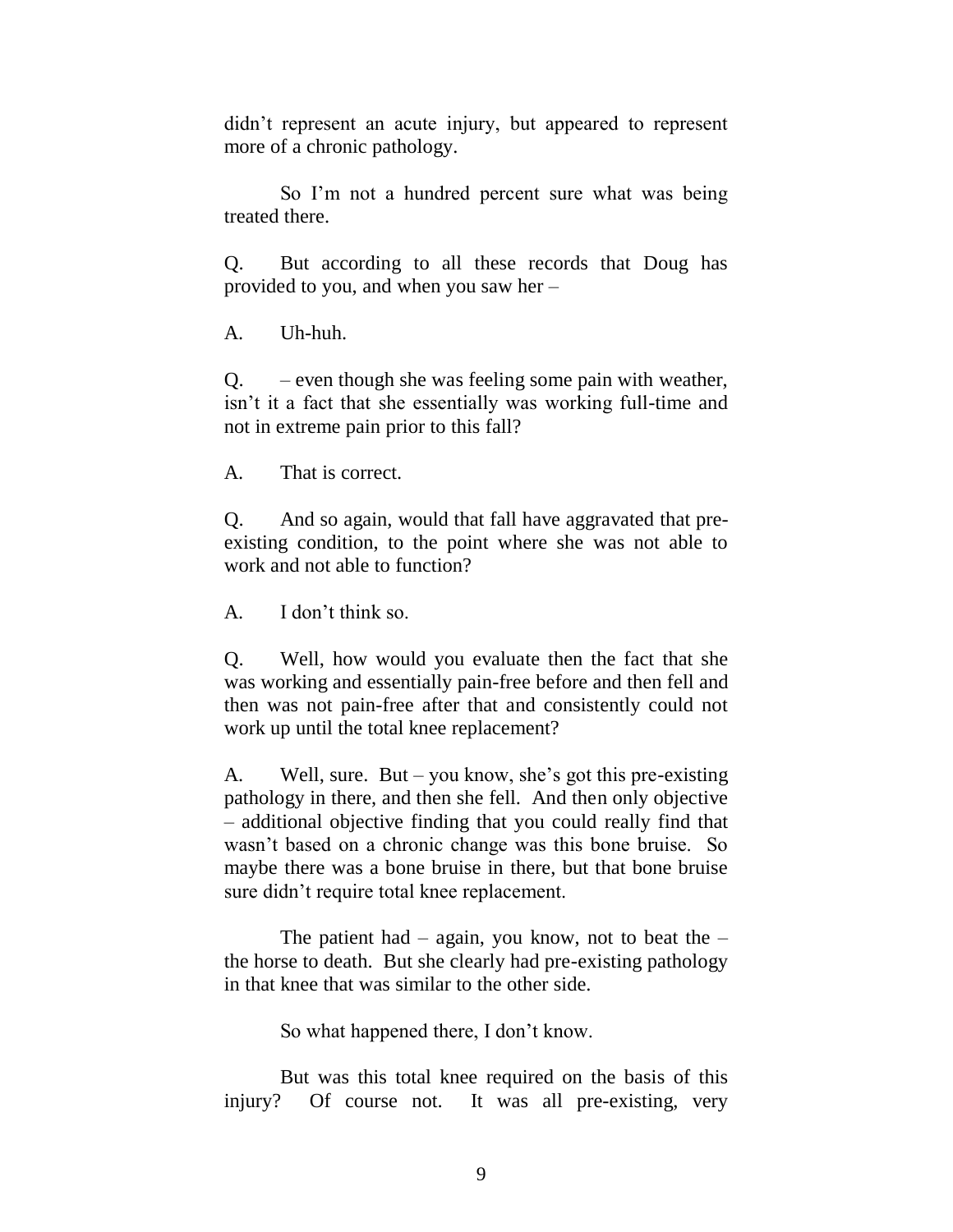significant degenerative changes for which it was noted the patient was mildly symptomatic. She had pain with weather changes and had had symptoms it sounds like going back to 1996.

So I can't come to any other conclusion.

Q. That there is a pre-existing condition, prior to the fall.

A. Yeah. And that it was symptomatic. And I"m not sure that this injury rendered all that pathology symptomatic. I don"t know.

Q. You can"t testify to that, then.

A. No.

Q. You had indicated that she would need a total knee replacement on the right leg at some point; is that correct?

A. That is correct.

Q. Can you tell us when she would have needed that?

A. Probably not.

[¶18] Judd presented the deposition testimony of her treating physician, Dr. Murphy. Dr. Murphy testified that he agreed with Drs. Ruttle and MacGuire that Judd"s right knee degenerative osteoarthritis was longstanding and preexisting, but disagreed that the condition was not materially aggravated by Judd"s work injury.

> Q. According to Dr. Ruttle – in his report, he felt that the patient"s current problems appear unrelated to the original work injury.

> > In your medical opinion, could you give us your –

A. Well,  $I - I$  think what he's referring to is the fact that she had preexisting arthritis in the knee joint that would not have appeared on x-ray in the short period of time before her injury and when she saw me.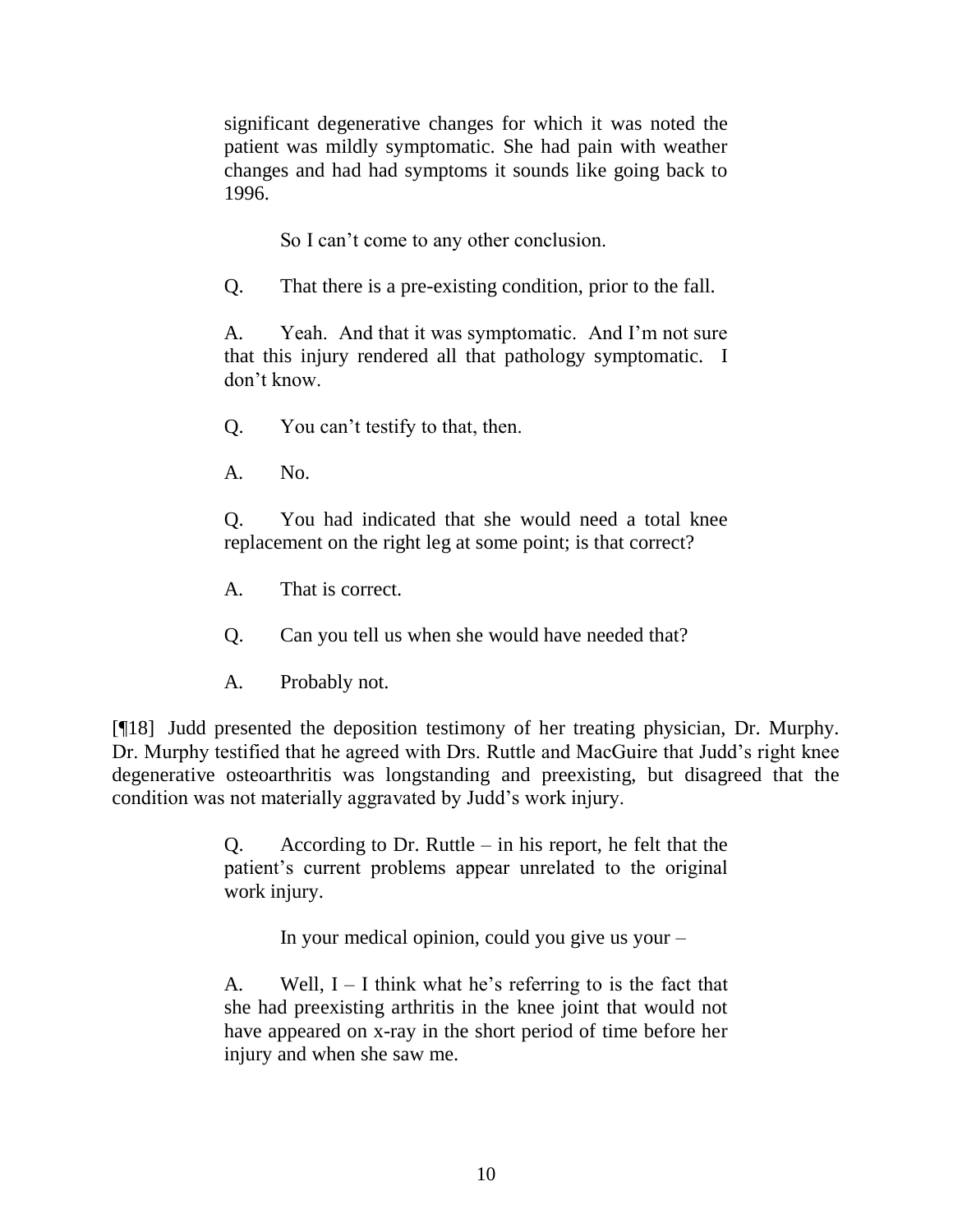So there were underlying – which were minimally symptomatic to her; a little achiness and soreness, by her history, when the weather changed.

And so I think what he is trying to say is, Murphy is doing a total knee replacement because she has degenerative arthritis, and her work injury did not cause the degenerative arthritis.

And  $I$  – strictly speaking, I think that is true. She had arthritis before the work injury. However, her experience of it and symptomatically and functionally she was working, she was going along with her life and functioning at a high level, and she fell on it and – and then she had symptoms. Whether this was the straw that broke the camel"s back and the previous 400 million straws did not break the camel"s back, and this was the one that did, is an issue of apportionment. But clearly she had significant problems afterwards.

The findings on x-ray, MRI, and even arthroscopy may have represented chronic degenerative changes of the knee. However, her level of function prior to this was excellent, without – as far as I know – any visits to doctors about knee arthritis.

And I"m not sure what the specific pathology in her knee was that was – that was aggravated or caused by the fall. But clearly she had significant symptoms after that.

Q. So in your medical opinion, with some degree of medical probability, would you then say that the fall materially aggravated the degenerative condition in her right knee?

A. I would say that, based on her symptoms. And, unless you"re willing to discount the entire history given by her, I think you have to accept that there was some material aggravation of her condition caused by the fall.

Now, having seen the inside of her knee, I can"t point to you which finding in that knee was materially aggravated by the fall. And for all I know, the interior of that knee may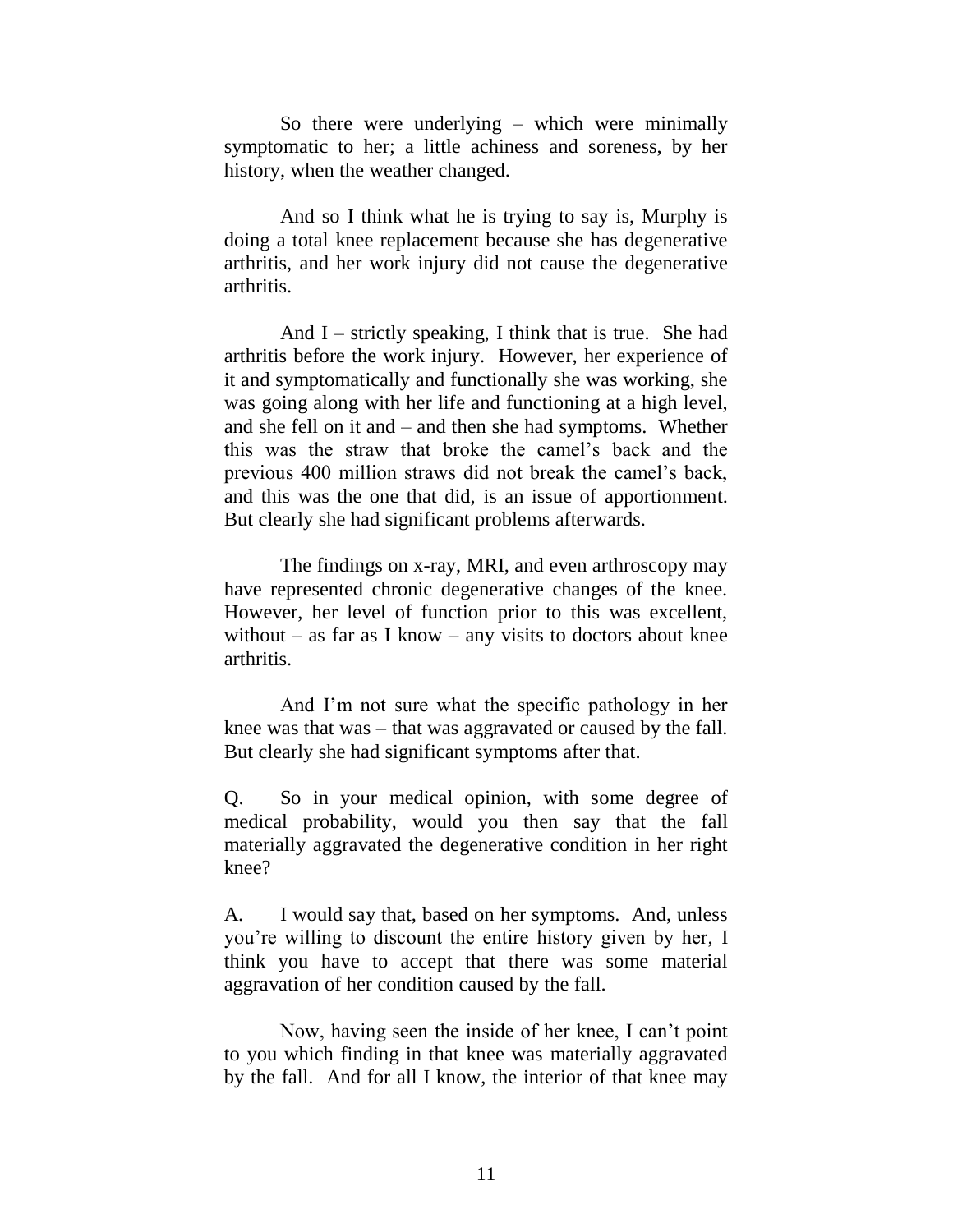have looked exactly the same the day before the fall. I don't know.

But certainly symptomatically  $-$  and her ability to use the knee – was materially aggravated by the fall.

Q. And are you basing your opinion then on the history that you have and the experience and knowledge you have of this patient?

A. Yes.

Q. And that would be based on that fact that she working a full-time job and had had no previous symptoms?

A. Had minimal previous symptoms.

[¶19] In his deposition testimony, Dr. Murphy also addressed the issue of the inevitability and timing of Judd's total knee replacement surgery. He testified:

> Q. Without the fall, if you would have seen Lois Judd"s xrays, MRI of the knee, and she was at work and functional, as she was prior to the fall, would you have told her she needed a total knee replacement?

> A. No.  $I - I$  do that based on symptoms of pain. I do total knee replacements for symptoms of pain and decreased function.

> Q. And is there any way that you would have known if and when there would have been a need for a total knee replacement?

A. Without her telling me? No.

Q. Without the symptoms of pain and inability to use the knee?

A. That's correct. Without those symptoms, we would not be having the discussion.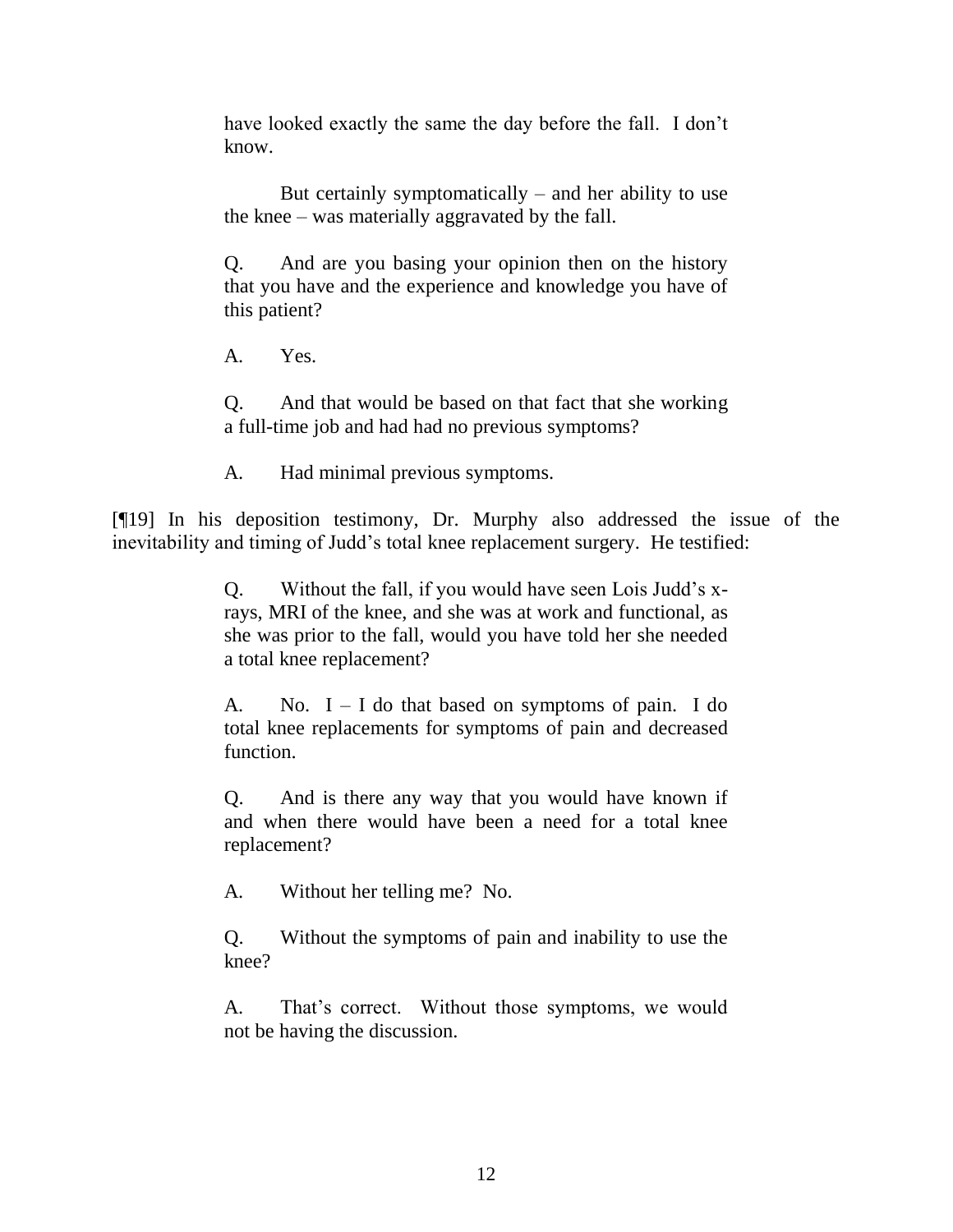Q. Okay. So in your medical opinion, with some degree of medical probability, did the fall accelerate her need for a total knee replacement?

A. I think that"s probably fair, to say that. Yes.

Again, I think it was a material aggravation of a condition that, objectively looking at it, would certainly have, with the right clinical scenario, been suitable for a knee replacement. Even before the injury.

However, I don't do joint replacements  $-$  I don't think anybody does do joint replacements – on joints just because they are arthritic. They have to be highly symptomatic and function limiting.

Q. In your medical opinion, with some degree of medical probability, was what brought Ms. Judd"s knee to a symptomatic condition the fall?

A. Yes.

[¶20] Dr. Murphy gave the foregoing testimony before having reviewed the records of Judd"s 1996 treatment for knee pain in both knees. A second deposition of Dr. Murphy was taken after he had an opportunity to review the 1996 records. After reviewing the 1996 records, Dr. Murphy testified that those records did not change his opinion.

> Q. Before we move on to Dr. Ruttle"s deposition, I guess my question to you, Dr. Murphy, is in reviewing these old records, has it changed your opinion – let me look for sure. When we took your deposition, you were indicating that you felt that the right knee was materially aggravated by the fall at work. After you reviewed these records and have this additional information, has it changed your opinion regarding how this fall, work fall, has impacted Lois' right knee?

> A. I think my opinion was based on the history given to me by the patient regarding her symptoms. Clearly, the records from Dr. McCarthy detail a significant arthritic condition preexisting in her right knee. And, indeed, she had – he describes a surgery ten years prior to that, which would be 1986, so this is a condition that has given her some level of symptoms and problem also as far back as 20 years ago.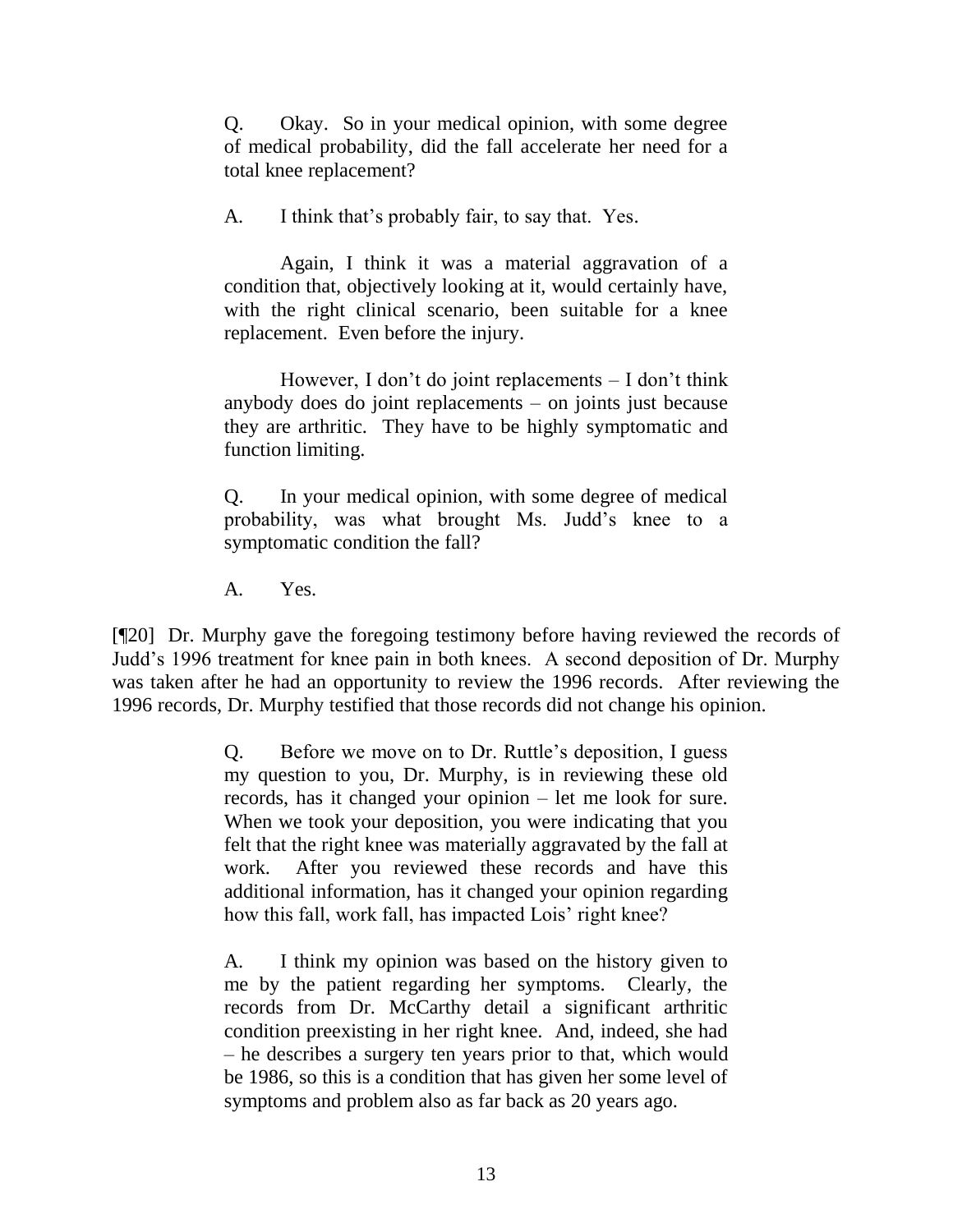However, she was working full-time, had no significant complaints – at least I have not seen evidence that she had sought medical care – and she hadn"t seen me for any problems in her right knee prior to the injury. So I would stand by the fact that there was at least significant symptomatic material aggravation in her right knee, which I may not be able to, by any means, point a finger to in terms of her independent, underlying degenerative changes, and I may not be able to cull out what was acute and what was chronic.

However, by history, she was able to work full-time. While it is possible she may have had symptoms, they were not symptoms that had ever brought her to my attention for her right knee problems prior to the injury.

Q. And in looking at your previous deposition, you – not only that, but your records, medical records, after looking at the knee and doing the surgeries, you were aware that there was degeneration in the knee?

A. Absolutely.

Q. And so your opinion was not based totally on the fact that it was a pristine knee. You were fully aware that there has been some degeneration?

A. Fully aware both from her X-rays, her knee arthroscopy, and findings on open arthrotomy that she had a preexisting degenerative condition.

Q. As far as the history and any of the records we provided you, has there been anything additional or anything that would change your opinion of the fact that she was able to work and continued to be fully functional between the "96 surgeries or the 96 medical records and up to the point of the fall?

A. I would accept that as a point of history. I cannot personally witness that, but certainly I could witness she was working in a very demanding environment, North Platte Physical Therapy, prior to the injury.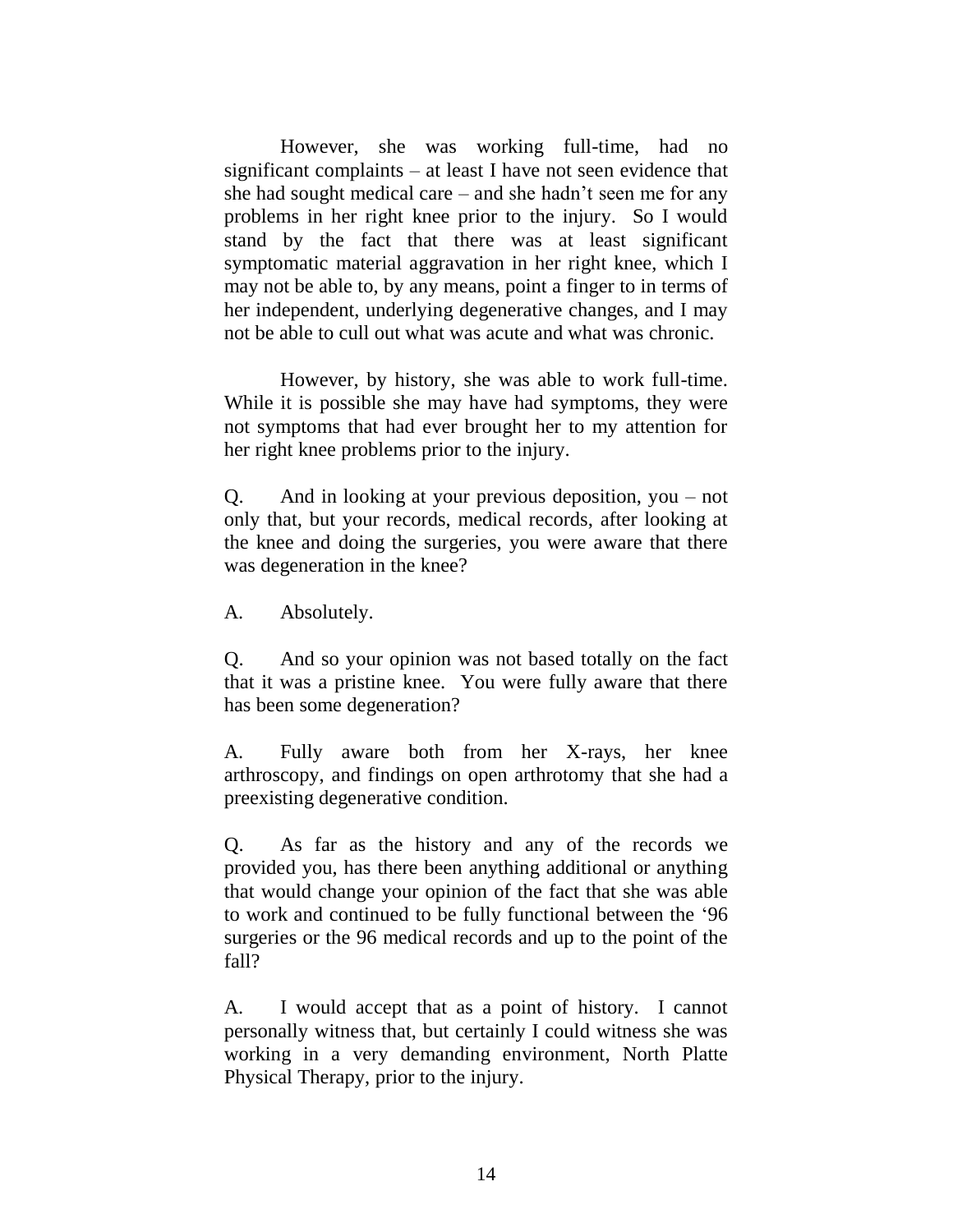Q. Okay, I want to talk to you a little bit about Dr. Ruttle"s deposition. He certainly has a different opinion. He feels that the fall is – was not the reason for – excuse me, that the fall did not cause the problem, and that the subsequent surgery was not as a result of the fall. Have you had a chance to review his deposition, Dr. Murphy?

A. I have.

Q. And in some of the questions that were asked Dr. Ruttle that he identifies as important, I think you"ve already discussed, but I want to talk to you about his belief that she was at the endstage degenerative condition at the time of the fall. How would you evaluate her knee?

A. I would certainly say that she had significant and severe degenerative joint disease in her knee, which predated the fall. And the presence of that degenerative joint disease, certainly made her more susceptible to even a relatively minor injury, pushing her over the edge. But I would not contest that she had serious and severe underlying degenerative joint disease in her knee.

However, by history and by my own experience, she worked – was able to go to work full-time in a relatively physically demanding environment as a physical therapy aid[e] at a very busy physical therapy office.

[¶21] In his second deposition, Dr. Murphy also testified again concerning the inevitability and timing of Judd"s total knee replacement surgery and contrasted his views with those of Drs. Ruttle and MacGuire.

> A. I would not argue with the contentions of either Dr. M[a]cGuire or Dr. Ruttle that this fall did not cause the arthritis. I agree with that. The arthritis was preexisting for the whole host of reasons and well delineated in that article, and described by both Dr. Ruttle and Dr. M[a]cGuire. And I would make no contention that her arthritis was caused by the fall.

> However, I do total knee replacements for symptomatic – for symptoms of knee pain. Most of the time, those symptoms are caused by severe degenerative arthritis,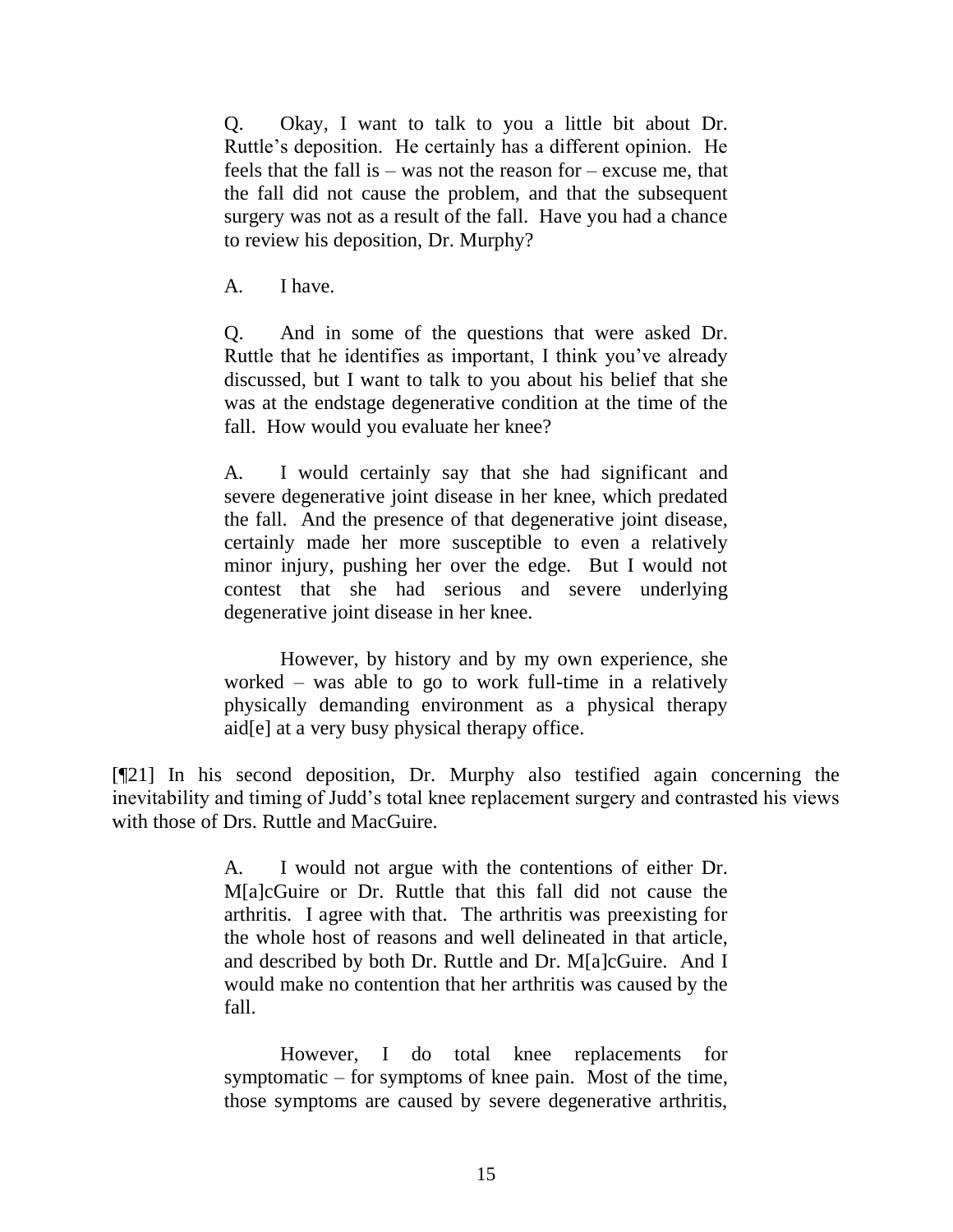sometimes posttraumatic arthritis, sometimes rheumatoid arthritis, sometimes mild or moderate arthritis with severe pain. The reason to do a knee replacement is to relieve pain. While I can't ontologically recreate the reasons why she had pain in her knee after that fall, she clearly had – by history and by her report – an inability to continue the level of activity that she had prior to the fall. Whether the fall was the straw that broke the camel"s back after truck loads of straws were loaded on the camel"s back and one additional straw broke the camel"s back, that is a matter for the division and the hearing officer to decide.

In my view, I have to call them as I see them and play the hand I"m dealt, and the hand I was dealt was a woman who had difficulty walking on her knee after a fall at work with preexisting degenerative arthritis that had previously allowed her to fully function.

\* \* \* \*

Q. The other thing that I think has come up and – with Dr. M[a]cGuire and Dr. Ruttle is the fact that Dr. M[a]cGuire clearly states that she believes there would have been a knee replacement very shortly regardless of the fall, and Dr. Ruttle follows along with that. And I believe we discussed this in your previous deposition, and I asked you to tell me your time line on that. Can you give me a time line?

A. I"m very sure I did not commit to that. As I am amazed at the difference in individual people in how much arthritis they tolerate. And how – how many times I have seen patients with absolute polished bone-on-bone, which must have been there for years and years and years, and they come in and tell me – tell me it started to get a little sore last month, and now they were having trouble walking. So I'm very reluctant to commit to condemning people to a knee replacement based on the appearance of X-rays.

Q. In your opinion you"re unable to predict when she would have been –

A. I think it's a reasonable prediction to say it is likely in someone who has bone-on-bone cartilage wearing their knee,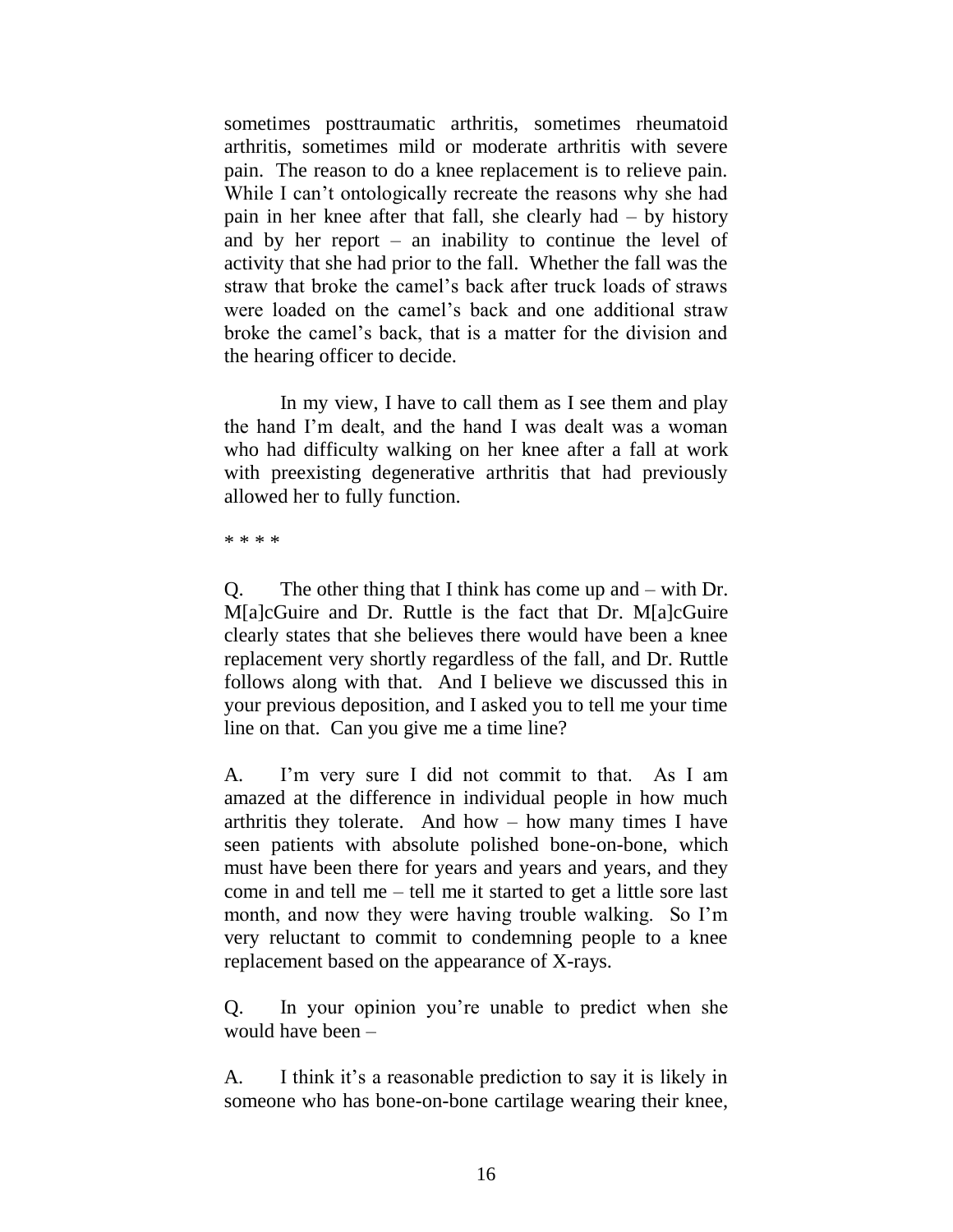that they will at some point need a knee replacement. I think it"s very difficult without careful history or knowing the patient to predict when that is going to be.

[¶22] The testimony of Judd and Charles Mangus, her supervisor, was in keeping with Dr. Murphy's understanding of Judd's symptoms and functioning before her fall. Mr. Mangus testified that Judd was performing all duties of a physical therapy aide, without restriction, before her fall. Judd likewise testified that before moving to Wyoming a month before she began working in her present position as a physical therapy aide, she had worked seventeen years for a WalMart in Texas performing cashier and stocking duties. Judd testified that before her recent fall, the only time she had taken off from work for knee problems was in 1996 when she underwent her left knee total knee replacement surgery. Judd further testified that before her fall she was working forty hours per week, "doing fine," and that her right knee "ached a little bit when it was cold."

[¶23] Following the hearing, the Medical Commission issued its Findings of Fact, Conclusions of Law, and Order of Medical Commission Hearing Panel. The Medical Commission denied benefits for Judd"s right knee total knee replacement surgery. In so ordering, the Medical Commission made the following findings:

> 9. . . . . This Panel notes, however, that Dr. Murphy was given an incomplete and inaccurate medical history from Ms. Judd regarding her prior right knee pathology. Dr. Murphy also agreed that he had never seen the medical records from Ms. Judd"s prior left total knee replacement or other procedures. . . . Dr. Murphy also conceded that, even without the fall, with the pathology in Ms. Judd"s knee, he would, ". . . start to probably think about a knee replacement." . . . .

\* \* \* \*

In addition, this Panel finds that Dr. Murphy"s opinion is against the greater weight of the medical evidence and unduly minimizes the level of preexisting pathology in Ms. Judd"s right knee and we find that the fall did **not** amount to a material or substantial aggravation of her preexisting condition. Ms. Judd had a **significant** preexisting condition that was highly likely to require a total knee replacement procedure without the contribution of the fall. We also note that the Division fully compensated Ms. Judd for the acute injury that likely occurred to her meniscus as a result of the fall and offered her a physical impairment award for that aspect of her injury. Ms. Judd had been on the job for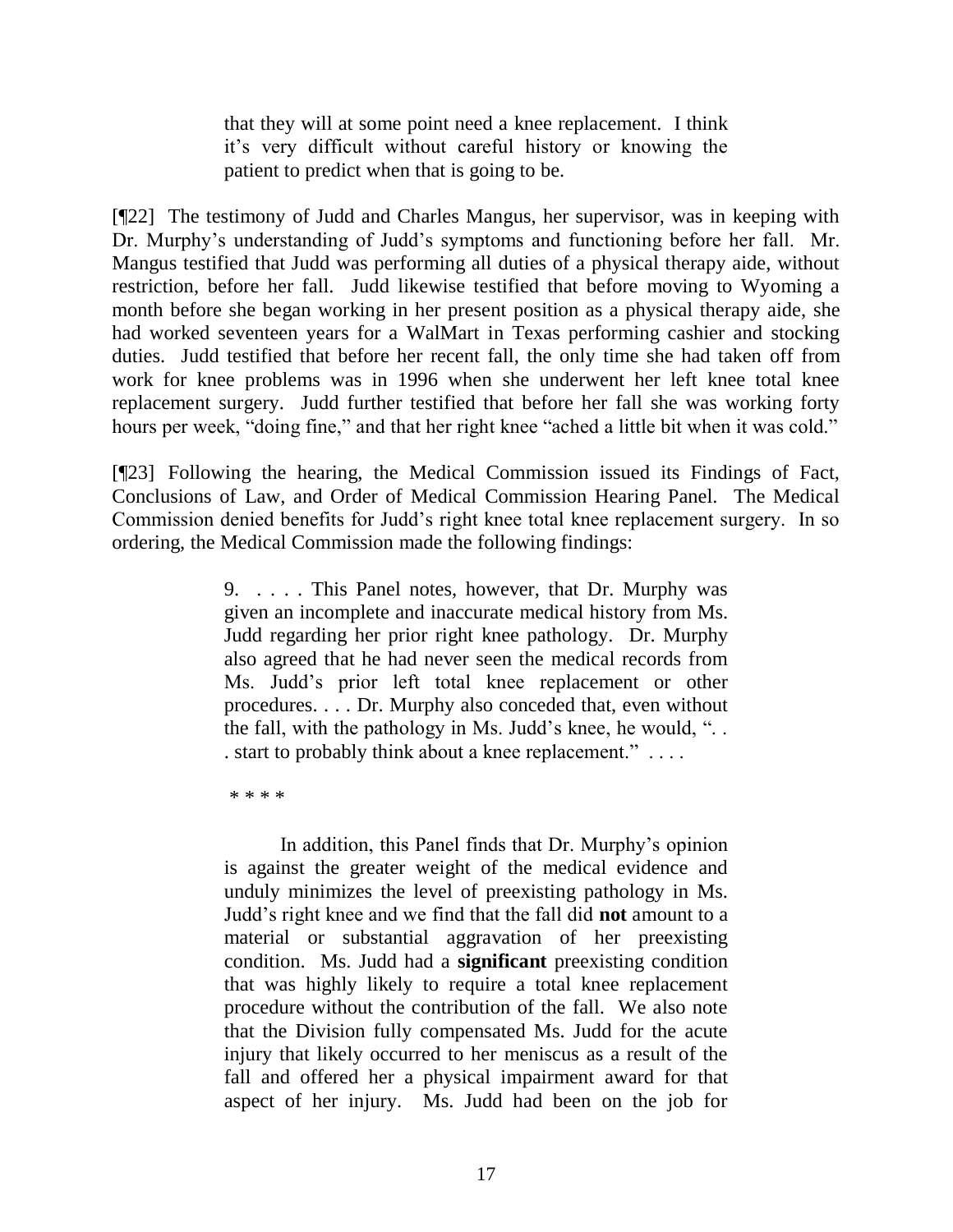approximately three months, and we also find that the fall was a relatively minimal incident and we agree with Dr. Murphy when he confirmed in his deposition that a fall is generally not a triggering mechanism for a total joint replacement. . . .

\* \* \* \*

11. This Panel finds that Ms. Judd had an extremely significant preexisting medical condition in her right knee at the time of the work injury. The medical records that were generated by Dr. McCarthy, who performed the left total knee replacement in 1996, clearly show that Ms. Judd had a prior surgical intervention on her right knee, and that fact was not shared with her present surgeon. Although Ms. Judd claims loss of memory due to a January 2006 stroke, it is apparent that her memory was functioning adequately regarding other historical medical measures that had been taken. This Panel also finds that Ms. Judd did **not** sustain a material or substantial aggravation of her preexisting condition as a result of the work injury on November 8, 2006. The contribution of the significant preexisting condition to the total knee replacement was far more considerable than the relatively minor fall that occurred on that date. In addition, it appears that the Division provided reasonable acute care and treatment, including the arthroscopic procedure that was originally provided by Dr. Murphy, and as a result has met its obligation regarding the work-related portion of Ms. Judd"s injury. We further find that Ms. Judd's significant preexisting condition would have inevitably led to the need for a right total knee replacement regardless of the work injury on November 8, 2006.

(Emphasis in original.)

[¶24] During the course of the proceedings before the Medical Commission, Judd objected to the Division"s referral of the contested case to the Medical Commission. Judd contends that in the absence of agreement by the parties, a referral to the Medical Commission was not authorized by statute, and the Medical Commission therefore had no jurisdiction to hear this matter. The Medical Commission rejected Judd"s jurisdictional argument, concluding that the issue in this matter was a medically contested issue properly referred to the Medical Commission pursuant to Wyo. Stat. Ann. § 27-14- 616.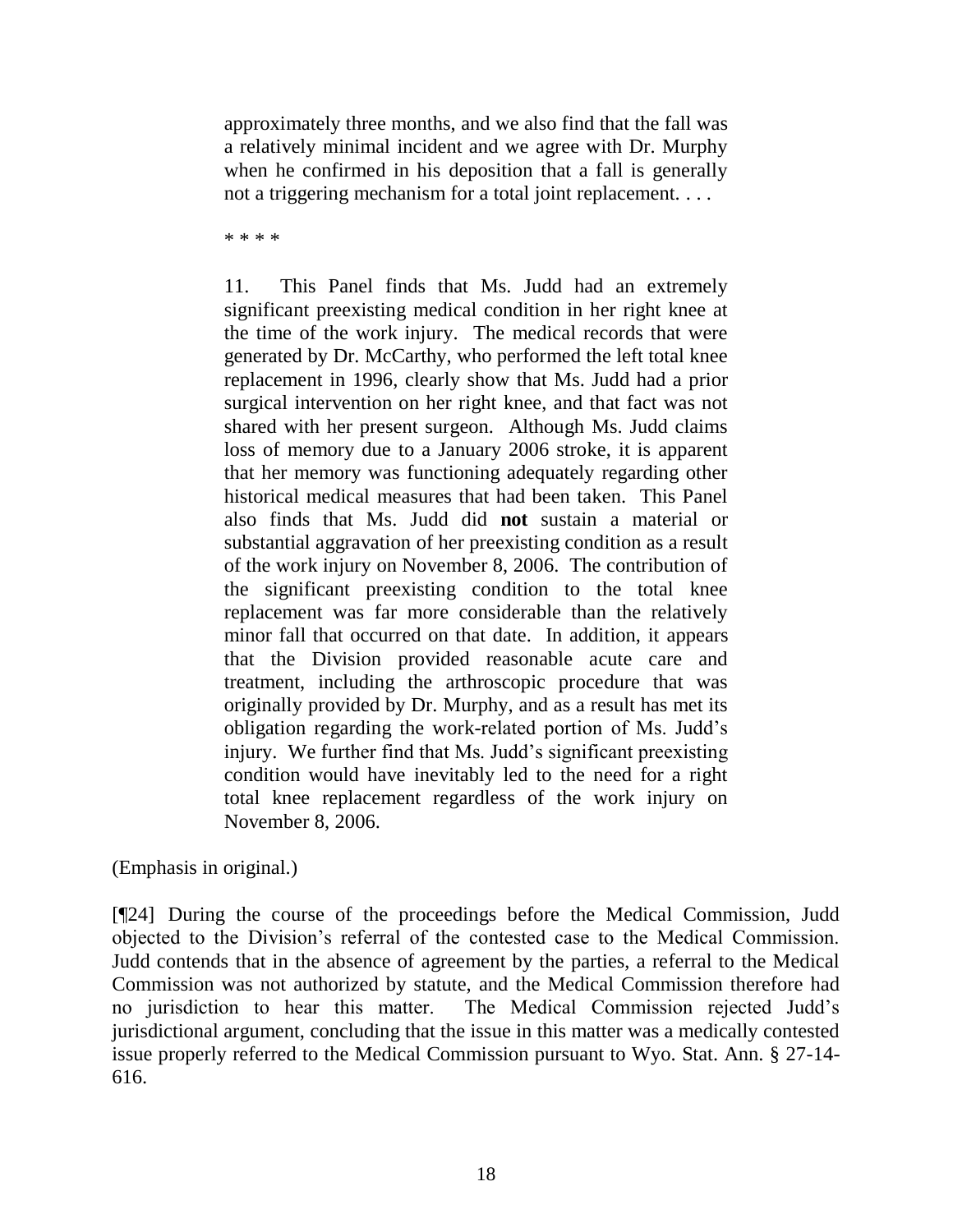#### **DISCUSSION**

#### **Standard of Review**

[¶25] On appeal from a district court's review of an agency decision, we afford no deference to the district court's decision. Rather, we review the case as if it came directly from the agency. *Straube v. State ex rel. Wyo. Workers' Safety & Comp. Div.*, 2009 WY 66, ¶ 13, 208 P.3d 41, 46 (Wyo. 2009); *Dale v. S & S Builders, LLC*, 2008 WY 84, ¶ 8, 188 P.3d 554, 557 (Wyo. 2008); *McIntosh v. State ex rel. Wyo. Med. Comm'n*, 2007 WY 108, ¶ 8, 162 P.3d 483, 487 (Wyo. 2007). As in all administrative proceedings, the scope of our review is governed by the factors specified in Wyo. Stat. Ann. § 16-3-114(c) (LexisNexis 2009), which provides in pertinent part:

> (c) To the extent necessary to make a decision and when presented, the reviewing court shall decide all relevant questions of law, interpret constitutional and statutory provisions, and determine the meaning or applicability of the terms of an agency action. In making the following determinations, the court shall review the whole record or those parts of it cited by a party and due account shall be taken of the rule of prejudicial error. The reviewing court shall:

\* \* \* \*

(ii) Hold unlawful and set aside agency action, findings and conclusions found to be:

(A) Arbitrary, capricious, an abuse of discretion or otherwise not in accordance with law;

(B) Contrary to constitutional right, power, privilege or immunity;

(C) In excess of statutory jurisdiction, authority or limitations or lacking statutory right;

(D) Without observance of procedure required by law; or

(E) Unsupported by substantial evidence in a case reviewed on the record of an agency hearing provided by statute.

[¶26] We explained the proper application of these standards in *Dale*, ¶¶ 20-26, 188 P.3d at 560-62. In short, we defer to an agency"s findings of fact if supported by substantial evidence. *Id*., ¶ 22, 188 P.3d at 561. We will not substitute our judgment for that of the agency if the agency"s decision is reasonable under the circumstances. *Id*. We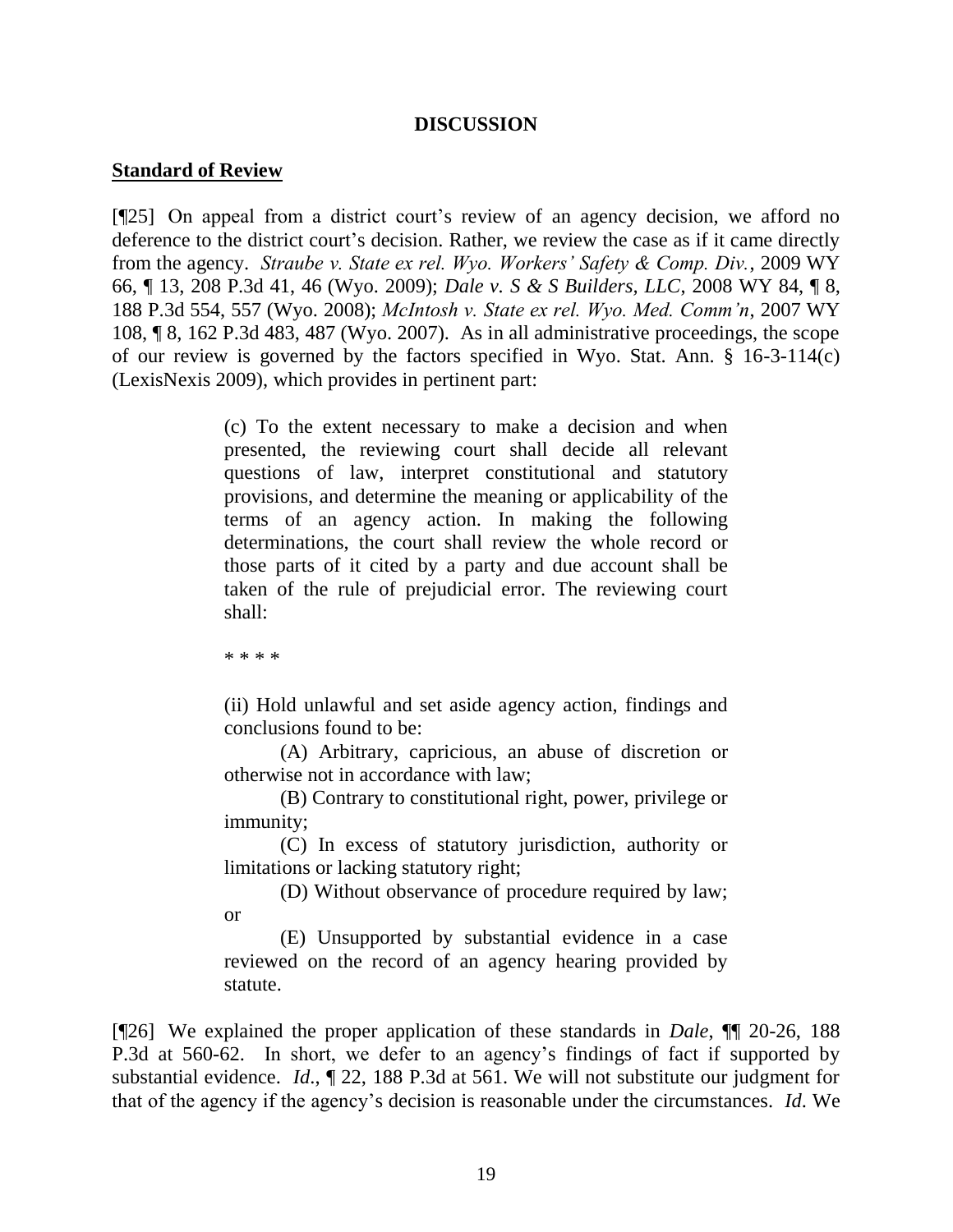review an agency's finding that the burdened party failed to prove all the elements of his claim to determine "whether that conclusion was contrary to the overwhelming weight of the evidence in the record as a whole." *Id*.; *see also Langberg v. State ex rel. Wyo. Workers' Safety & Comp. Div.*, 2009 WY 39, ¶ 10, 203 P.3d 1098, 1101 (Wyo. 2009); *Horn-Dalton v. State ex rel. Wyo. Workers' Safety & Comp. Div.*, 2009 WY 14, ¶ 7, 200 P.3d 810, 813 (Wyo. 2009).

[¶27] Finally, we review an agency"s conclusions of law *de novo*. *Straube*, ¶ 14, 208 P.3d at 47; *Dale*, ¶ 26, 188 P.3d at 561. In particular, the interpretation and application of statutes are questions of law which this Court reviews *de novo*. *Chavez v. State ex rel. Wyo. Workers' Safety and Comp. Div.*, 2009 WY 46, ¶ 11, 204 P.3d 967, 970 (Wyo. 2009). Likewise, questions regarding jurisdiction are questions of law reviewed *de novo*. *Routh v. State ex rel. Wyo. Workers' Safety & Comp. Div.*, 952 P.2d 1108, 1114 (Wyo. 1998).

# **Jurisdiction**

[¶28] Judd contends that the Division improperly referred her case to the Medical Commission. Specifically, Judd argues that because she did not request or agree to the referral of her case to the Medical Commission, pursuant to Wyo. Stat. Ann. § 27-14- 616(e), the Medical Commission lacked jurisdiction to hear this contested case. We disagree.

[ $[$ [29] The option of the parties to agree, pursuant to Wyo. Stat. Ann. § 27-14-616(e), to have a contested case or issue referred to the Medical Commission is only one of the methods by which the Medical Commission may attain jurisdiction over a matter. The Division itself has authority to directly refer medically contested matters to the Medical Commission for hearing. Wyo. Stat. Ann. § 27-14-616(b)(iv) (LexisNexis 2009). On appeal, Judd has not suggested that this case does not present a medically contested issue, and we therefore conclude that the Division properly referred this case to the Medical Commission after the OAH returned the case to it.

[¶30] We also find unpersuasive Judd"s suggestion that once she had undergone surgery without preauthorization, the issue was moot and the Medical Commission lost jurisdiction over the matter. The statute authorizing the referral of a contested case to the Medical Commission provides that following referral to the Medical Commission, the hearing panel shall have jurisdiction to decide all issues relating to the employee's written notice of objection. Wyo. Stat. Ann. § 27-14-616(b)(iv) (LexisNexis 2009). Regardless of whether the issue was preauthorization of Judd"s surgery or compensation to cover that surgery after the fact, the same medically contested issues arising from Judd"s objection to the Division"s denial of benefits remained to be resolved. The Medical Commission properly retained jurisdiction over the contested case.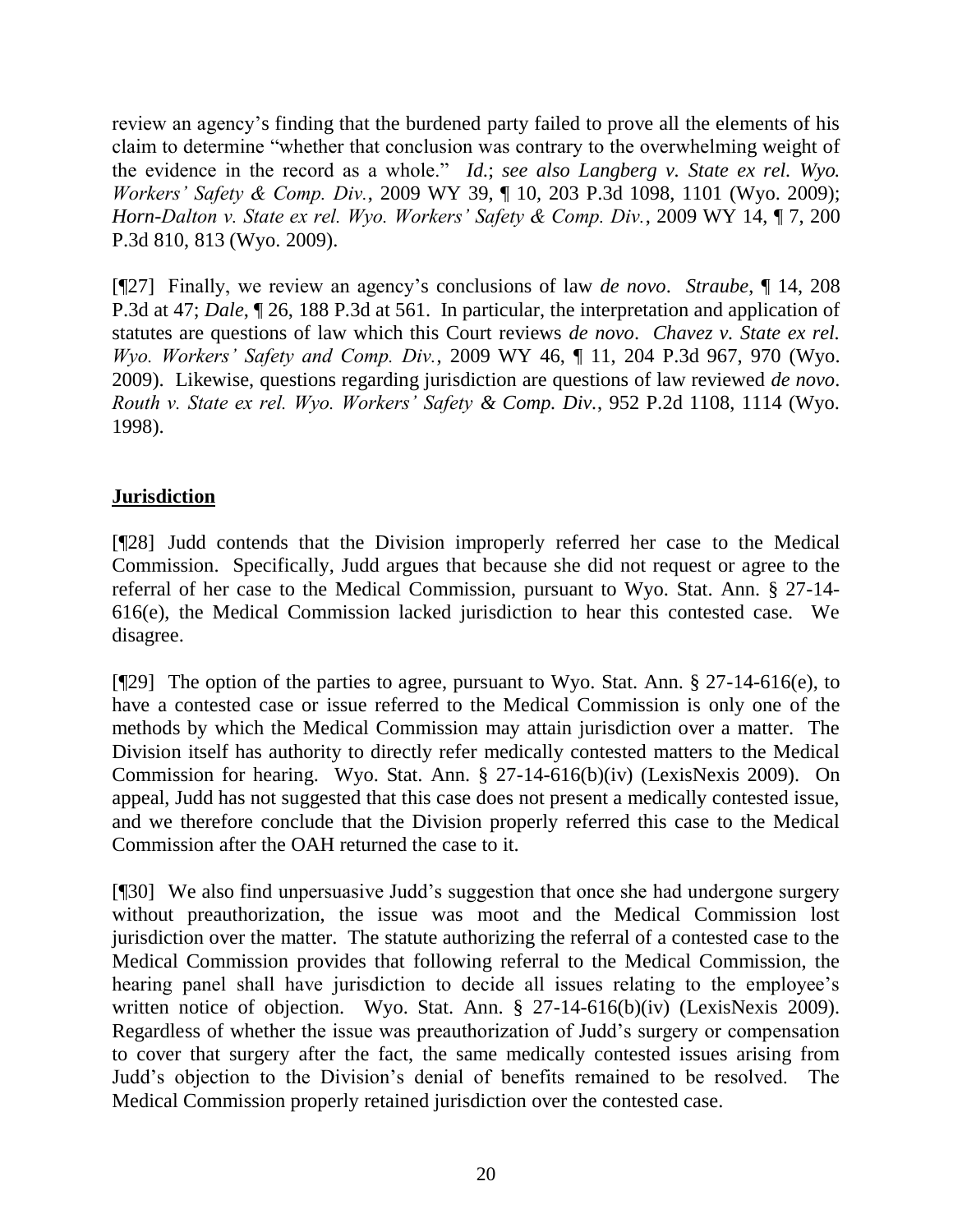### **Material Aggravation of Preexisting Condition**

[¶31] The law governing a claimant"s burden of proof for claims related to a preexisting condition is well established. We summarized the applicable principles in *Ramos v. State ex rel. Wyo. Workers' Safety & Comp. Div.*, 2007 WY 85, ¶¶ 17-18, 158 P.3d 670, 676- 77 (Wyo. 2007):

> In order to be eligible to receive worker's compensation benefits, a claimant must have sustained an "injury" as defined by Wyo. Stat. Ann. § 27-14-  $102(a)(xi)(Lexi)$ ExisNexis 2001). "Injury' means any harmful change in the human organism other than normal aging . . . arising out of and in the course of employment while at work. . . ." To demonstrate that an injury arose out of the course of employment, the claimant must establish a causal connection between the work-related incident and the injury. *Hanks v. City of Casper*, 2001 WY 4, ¶ 6, 16 P.3d 710, 711 (Wyo. 2001). The claimant bears the burden of proving this causal connection by a preponderance of the evidence. *Clark v. State ex rel. Wyoming Workers' Safety and Compensation Div.*, 2001 WY 132, ¶ 19, 36 P.3d 1145, 1150 (Wyo. 2001). "A "preponderance of the evidence" is defined as "proof which leads the trier of fact to find that the existence of the contested fact is more probable than its non-existence."" *Matter of Workers' Compensation Claim of Thornberg*, 913 P.2d 863, 866 (Wyo. 1996) (quoting *Scherling v. Kilgore*, 599 P.2d 1352, 1359 (Wyo. 1979)).

*Anastos v. General Chemical Soda Ash*, 2005 WY 122, ¶ 20, 120 P.3d 658, 665-66 (Wyo. 2005).

> "Injury," as the term is defined in [Wyo. Stat. Ann. §](http://www.westlaw.com/Find/Default.wl?rs=dfa1.0&vr=2.0&DB=1000377&DocName=WYSTS27-14-102&FindType=L)   $27-14-102(a)(xi)$  $27-14-102(a)(xi)$  (LexisNexis 2003) of the Wyoming Workers" Compensation Act, does not include any injury or condition preexisting at the time employment begins with the employer against whom a claim is made. However, "in Wyoming an employer takes the employee as he finds him." *[Lindbloom v. Teton](http://www.westlaw.com/Find/Default.wl?rs=dfa1.0&vr=2.0&DB=661&FindType=Y&ReferencePositionType=S&SerialNum=1984137704&ReferencePosition=1389)  [International](http://www.westlaw.com/Find/Default.wl?rs=dfa1.0&vr=2.0&DB=661&FindType=Y&ReferencePositionType=S&SerialNum=1984137704&ReferencePosition=1389)*, [684 P.2d 1388, 1389 \(Wyo.](http://www.westlaw.com/Find/Default.wl?rs=dfa1.0&vr=2.0&DB=661&FindType=Y&ReferencePositionType=S&SerialNum=1984137704&ReferencePosition=1389) 1984). If an employee suffers from a preexisting condition, that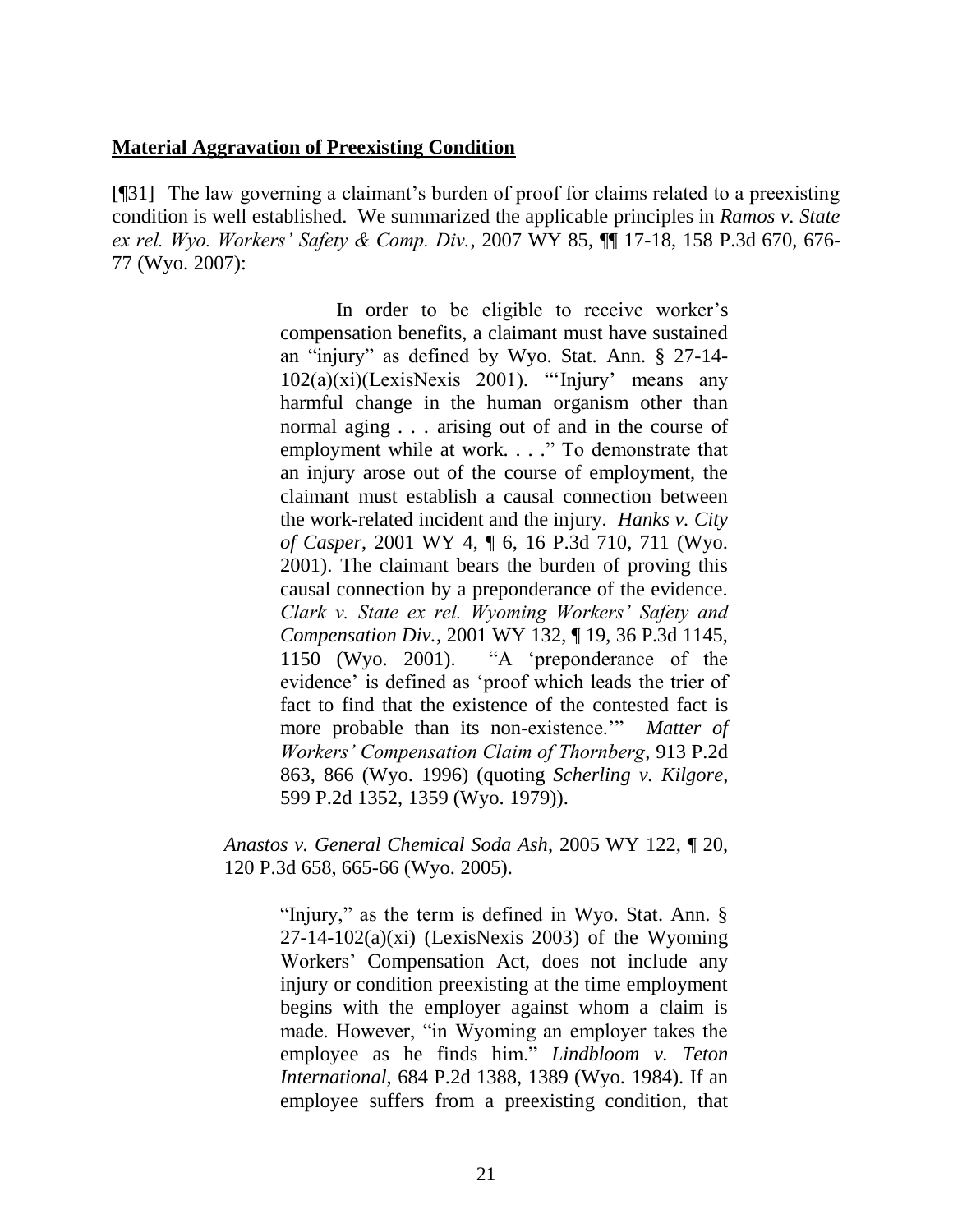employee may still recover if his employment substantially or materially aggravates that condition. *[Id](http://www.westlaw.com/Find/Default.wl?rs=dfa1.0&vr=2.0&FindType=Y&SerialNum=1984137704)*. In *[Lindbloom](http://www.westlaw.com/Find/Default.wl?rs=dfa1.0&vr=2.0&FindType=Y&SerialNum=1984137704)*, we cited with approval the widely accepted treatise, Larson"s Workmen"s Compensation Law, for the proposition that:

> Preexisting disease or infirmity of the employee does not disqualify a claim under the 'arising out of employment' requirement if the employment aggravated, accelerated, or combined with the disease or infirmity to produce the death or disability for which compensation is sought.

1 Larson"s Workmen"s Compensation Law, § 12.20, p. 273-276. Larson goes on to say:

> Since the rule of law stated at the beginning of this section is so widely accepted, in practice most of the problems in this area are medical rather than legal.  $* * * *$  It will be found then that denials of compensation in this category are almost entirely the result of holdings that the evidence did not support a finding that the employment contributed to the final result. Whether the employment aggravated, accelerated, or combined with the internal weakness or disease to produce the disability is a question of fact, not law, and a finding of fact on this point . . . based on any medical testimony . . . will not be disturbed on appeal.

*Id.,* § 12.20, p. 313-16.

*[Boyce v. State ex rel. Wyoming Workers'](http://www.westlaw.com/Find/Default.wl?rs=dfa1.0&vr=2.0&DB=4645&FindType=Y&ReferencePositionType=S&SerialNum=2006147042&ReferencePosition=454) Safety & Comp. [Div.](http://www.westlaw.com/Find/Default.wl?rs=dfa1.0&vr=2.0&DB=4645&FindType=Y&ReferencePositionType=S&SerialNum=2006147042&ReferencePosition=454)*, [2005 WY 9, ¶ 10, 105 P.3d 451, 454-55 \(Wyo.](http://www.westlaw.com/Find/Default.wl?rs=dfa1.0&vr=2.0&DB=4645&FindType=Y&ReferencePositionType=S&SerialNum=2006147042&ReferencePosition=454) 2005).

Expert opinion testimony ordinarily will be required to establish the link between the employee"s work activity or injury and the preexisting disease or condition; the expert need not state with specificity that the work activities or injury materially or substantially aggravated, accelerated, or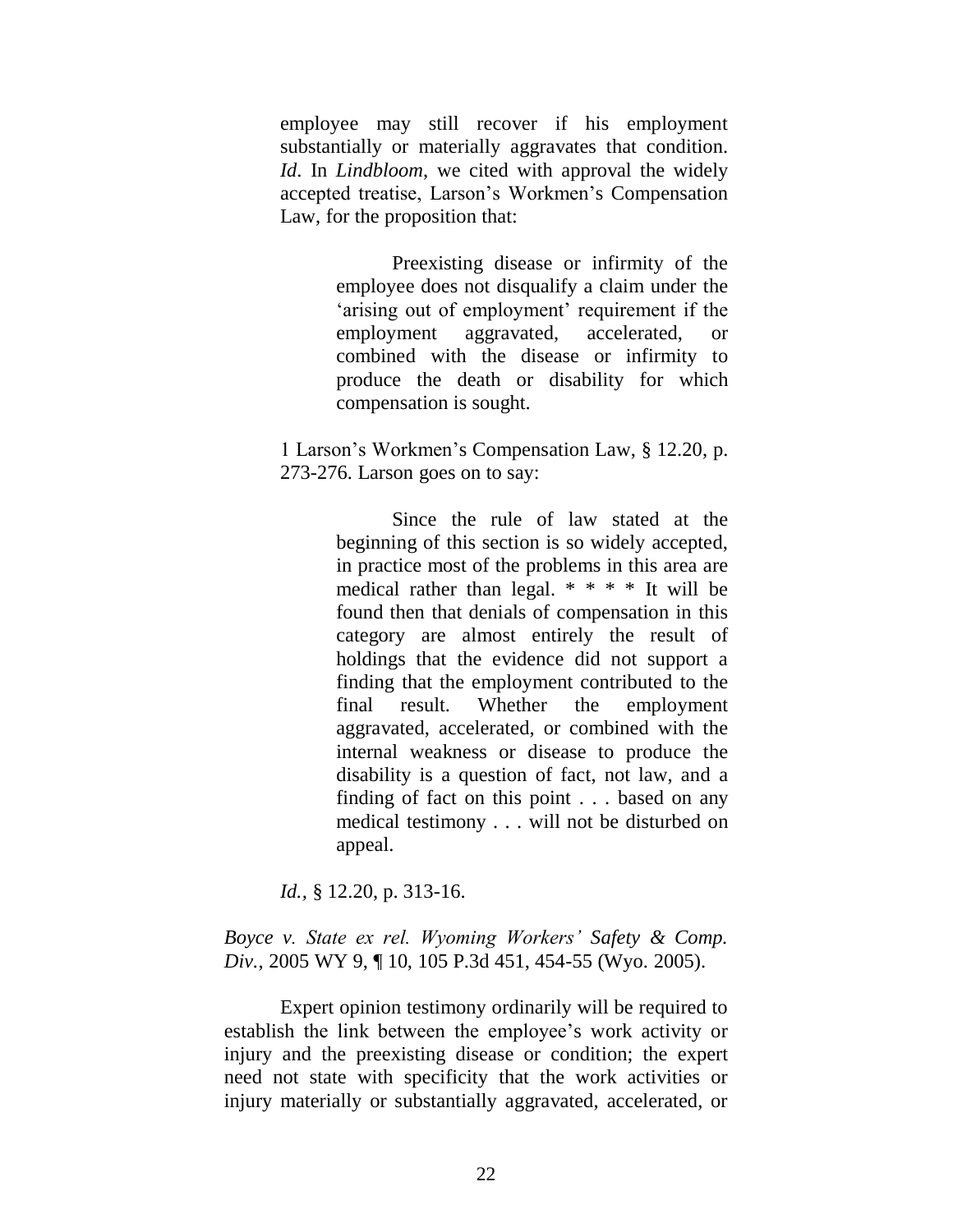combined with the preexisting disease or condition to necessitate the medical treatment for which compensation is sought; and the expert need not apportion between the work activity or injury and the preexisting disease or condition; the relative contribution of the work activity or injury and the preexisting disease or condition is not weighed. *[Boyce](http://www.westlaw.com/Find/Default.wl?rs=dfa1.0&vr=2.0&DB=4645&FindType=Y&ReferencePositionType=S&SerialNum=2006147042&ReferencePosition=455)*, [¶¶ 11,](http://www.westlaw.com/Find/Default.wl?rs=dfa1.0&vr=2.0&DB=4645&FindType=Y&ReferencePositionType=S&SerialNum=2006147042&ReferencePosition=455)  16, 105 P.3d at 455, 456.

*Ramos*, ¶¶ 17-18, 158 P.3d at 676-77; *see also Straube*, ¶ 15, 208 P.3d at 47-48; *Montoya v. State ex rel. Wyo. Workers' Safety & Comp. Div.*, 2009 WY 32, ¶ 22, 203 P.3d 1083, 1089-90 (Wyo. 2009).

[¶32] At the outset of our discussion, it is helpful to point out what is truly in dispute in this matter and what is not. Neither Judd nor her treating physician disputes the preexisting degenerative arthritis in Judd"s knee or the severity of that preexisting condition. Likewise there is no dispute among the medical experts who examined and evaluated Judd as to the cause of her degenerative arthritis. Neither Judd nor her treating physician suggests that her fall in the workplace caused her degenerative condition.

[¶33] Additionally, there is no dispute in the evidence that Judd"s job as a physical therapy aide was physically demanding or that for the approximately three months before her work-related fall, Judd was working fulltime in that position without restriction. Similarly, there is no dispute that in the approximately seventeen years before Judd began her job as a physical therapy aide, she worked for WalMart performing cashier and stocking duties and had taken time off for her knee condition only in 1996 when she underwent a total knee replacement on her left knee.

[¶34] Regarding the work accident itself, there is no dispute that on November 8, 2006, Judd tripped in the workplace, fell to the ground and experienced immediate pain and swelling in her right knee. Finally, there is no dispute that prior to her workplace fall, Judd experienced only minor aching in her right knee with changes in the weather, and after the fall, she was in pain, could not put weight on the knee and did not regain function in the knee until the total knee replacement surgery was performed.<sup>1</sup>

 $\overline{a}$ 

<sup>&</sup>lt;sup>1</sup> The Medical Commission suggested in its findings that Judd's testimony should be given less weight because she did not disclose to her treating physician or the independent evaluators a 1986 arthroscopic procedure on her right knee, which she claims to have forgotten while at the same time remembering other details of her medical history. We believe the Commission"s focus on this omission was misguided. First, the 1986 arthroscopic procedure was irrelevant to the medical picture. With or without that procedure, Judd had severe bone-on-bone degenerative arthritis in her right knee, and it was that degenerative condition that was the basis for the opinions of the independent evaluators on whose judgment the Commission relied in reaching its decision. Second, given the confused state of the 1996 medical records, with the word "right" repeatedly crossed out and replaced with the word "left," the records hardly represent definitive proof that Judd ever underwent an arthroscopic procedure on her right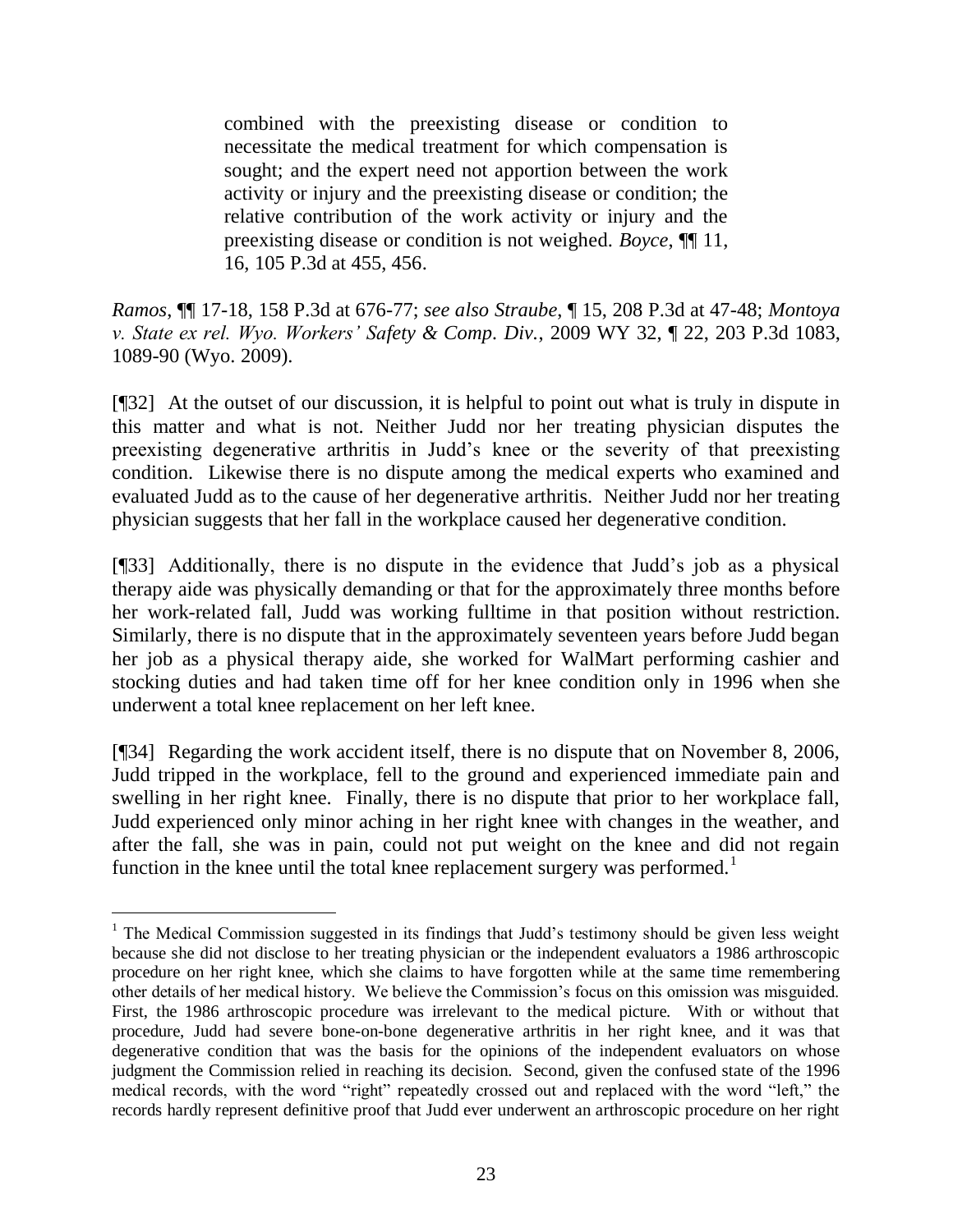[¶35] The point on which the experts disagreed is whether Judd"s fall in the workplace materially aggravated Judd"s preexisting arthritis in her right knee. Again, it is important to point out that the experts did not disagree on the facts relating to this question, but instead only on the conclusions regarding causation to be drawn from those facts. Judd's treating physician, Dr. Murphy, concluded that because Judd had only minor aching with cold weather before her fall and debilitating pain and loss of function after her fall, the fall had materially aggravated her degenerative arthritis. The independent evaluators, Drs. Ruttle and MacGuire, did not dispute those basic facts, but they concluded that because the fall did not change the underlying knee pathology, that is physically alter the degenerative arthritis, and because Judd"s total knee replacement surgery was inevitable, there was no material aggravation of the preexisting condition.

[¶36] The Medical Commission denied compensation for Judd"s total knee replacement surgery, concluding it was inevitable and the "contribution of the significant preexisting condition to the total knee replacement was far more considerable than the relatively minor fall that occurred on that date." By employing that rationale for denying Judd's claim, the Medical Commission misapplied the law regarding the compensability of injuries resulting from aggravation of a preexisting condition. First, the Commission committed a legal error when it relied upon the conclusions of Drs. Ruttle and MacGuire that no material aggravation of Judd"s condition can be found because there was only an increase in symptoms and not a change in the underlying pathology of the preexisting condition. Wyoming law does not require a change in the underlying pathology to find a material aggravation. What it requires is that the work injury combine with the preexisting condition to create the present disability and need for treatment. *See Langberg*, ¶ 28, 203 P.3d at 1104 (holding injury compensable where work injury did not cause Kienbock disease but rendered dormant condition symptomatic, creating need for surgery); *Montoya*, ¶¶ 23-25, 203 P.3d at 1090 (holding fall at work increased symptoms of preexisting traumatic brain injury and created compensable disability); *Ramos*, ¶ 26, 158 P.3d at 679 (holding facial work injury did not create periodontal disease but combined with it to necessitate compensable dental treatment); *Salas v. General Chemical*, 2003 WY 79, ¶¶ 19-22, 71 P.3d 708, 715-16 (Wyo. 2003) (holding knee surgery compensable where work injury aggravated pain of preexisting degenerative knee condition).

knee. It is entirely possible that the reason Judd does not recall the procedure is that it never happened and the notation in the record is a typographical error.

 $\overline{a}$ 

That said, we do not substitute the Commission"s credibility determinations with our own. The weight the Commission chose to give Judd"s testimony ultimately does not affect the outcome of this matter. Dr. Ruttle, whose opinion the Medical Commission gave the greatest weight, acknowledged and accepted as accurate in forming his opinion, that Judd was able to work and had minimal aching with weather changes before her fall and debilitating pain and loss of function in her right knee after her fall. Additionally, Judd"s ability to work fulltime without restriction in a physically demanding job for approximately three months before her fall was confirmed by the testimony of her supervisor, Charles Mangus.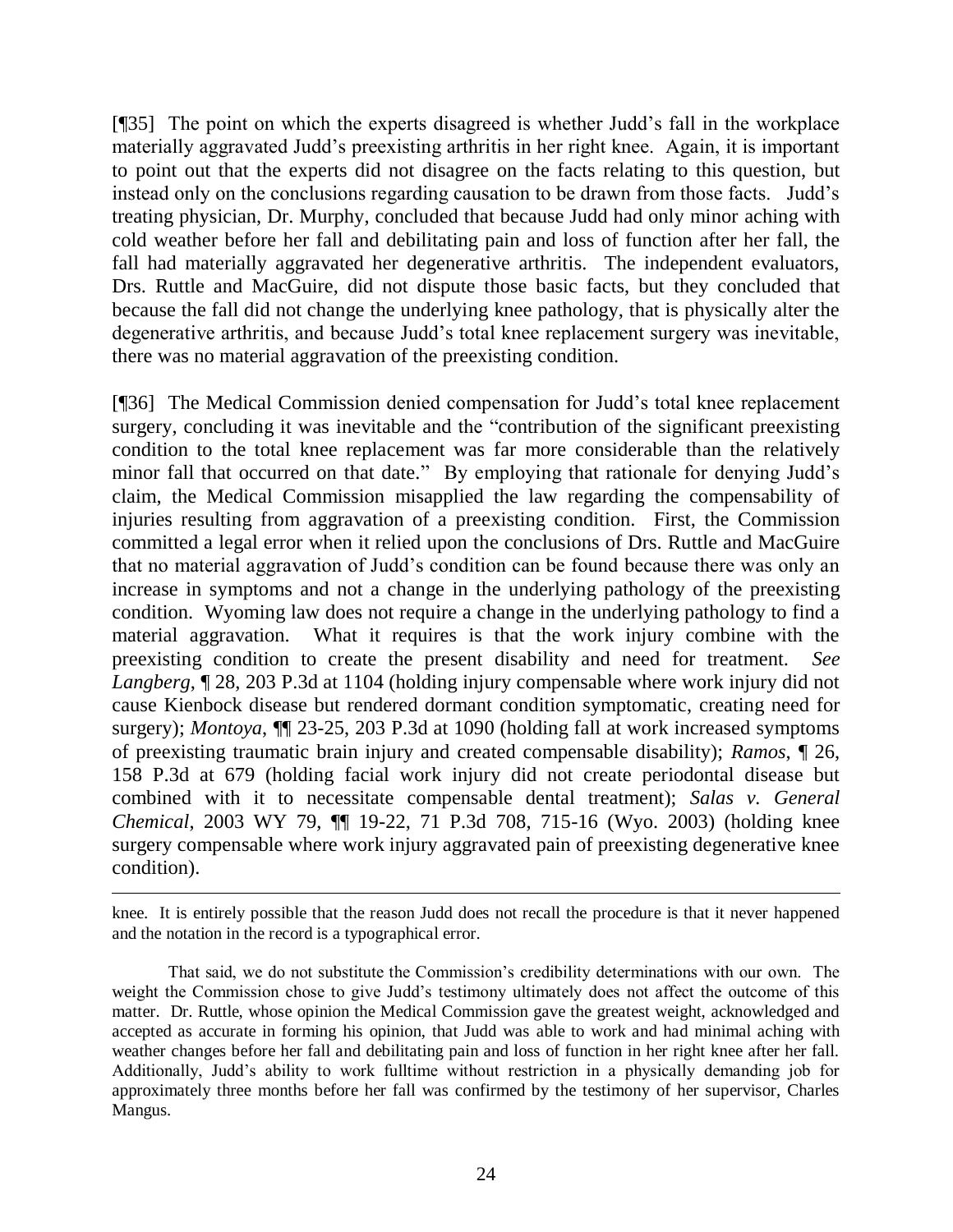[¶37] This Court recently decided a case that presented facts similar to this case. *See State ex rel. Wyo. Workers' Safety & Comp. Div. v. Slaymaker,* 2007 WY 65*,* 156 P.3d 977 (Wyo. 2007). In *Slaymaker*, the claimant suffered from a preexisting lower back condition, including bulging discs, annular tears and arthropathy, a degenerative condition. *Id*., ¶ 7, 156 P.3d at 980. Following a work injury the claimant suffered when trying to move an all-terrain vehicle, the OAH awarded benefits for a torn muscle and ligament damage but denied treatment for the preexisting conditions. *Id*. We reversed, explaining:

> Moreover, other evidence presented at the hearing established, without contradiction, that Mr. Slaymaker's physical condition deteriorated significantly following the accident. Prior to May 29, 2003, Mr. Slaymaker was suffering from lower back pain and had sought medical treatment for that condition. However, he was able to manage his pain sufficiently to continue working fifty hours per week at his physically demanding job. Following the ATV accident, he was in severe pain, could no longer work, and needed assistance getting out of his truck.

*Slaymaker*, ¶ 23, 156 P.3d at 985.

[¶38] This case presents a nearly identical situation. It is undisputed that Judd"s condition changed dramatically after her work injury. Before her fall, she was working forty hours per week without restriction. After her fall, she was unable to put weight on her knee or work. Drs. Ruttle and MacGuire mistakenly concluded that this change did not represent a material aggravation of Judd"s preexisting condition, and the Medical Commission erred in relying on those opinions to deny benefits for the aggravation of Judd"s preexisting condition.

[¶39] The Commission likewise erred in relying on the conclusions of Drs. Ruttle and MacGuire that no material aggravation of Judd"s condition can be found because surgery to treat Judd"s preexisting condition was inevitable. We have rejected the inevitability of injury or surgery as a basis to deny compensation. *See Straube*, ¶ 17, 208 P.3d at 48 (holding employer takes an employee as he finds him and it is not material that injury could have occurred at anytime); *State ex rel. Wyo. Workers' Safety & Comp. Div. v. Roggenbuck*, 938 P.2d 851, 853 (Wyo. 1997) (holding surgery to treat preexisting condition compensable where "work effort brought the need for surgery to a head and forced the surgery to be done at this time").

[¶40] Finally, the Medical Commission erred in comparing the relative contributions of the work injury and the preexisting condition as a basis to deny compensability of Judd"s